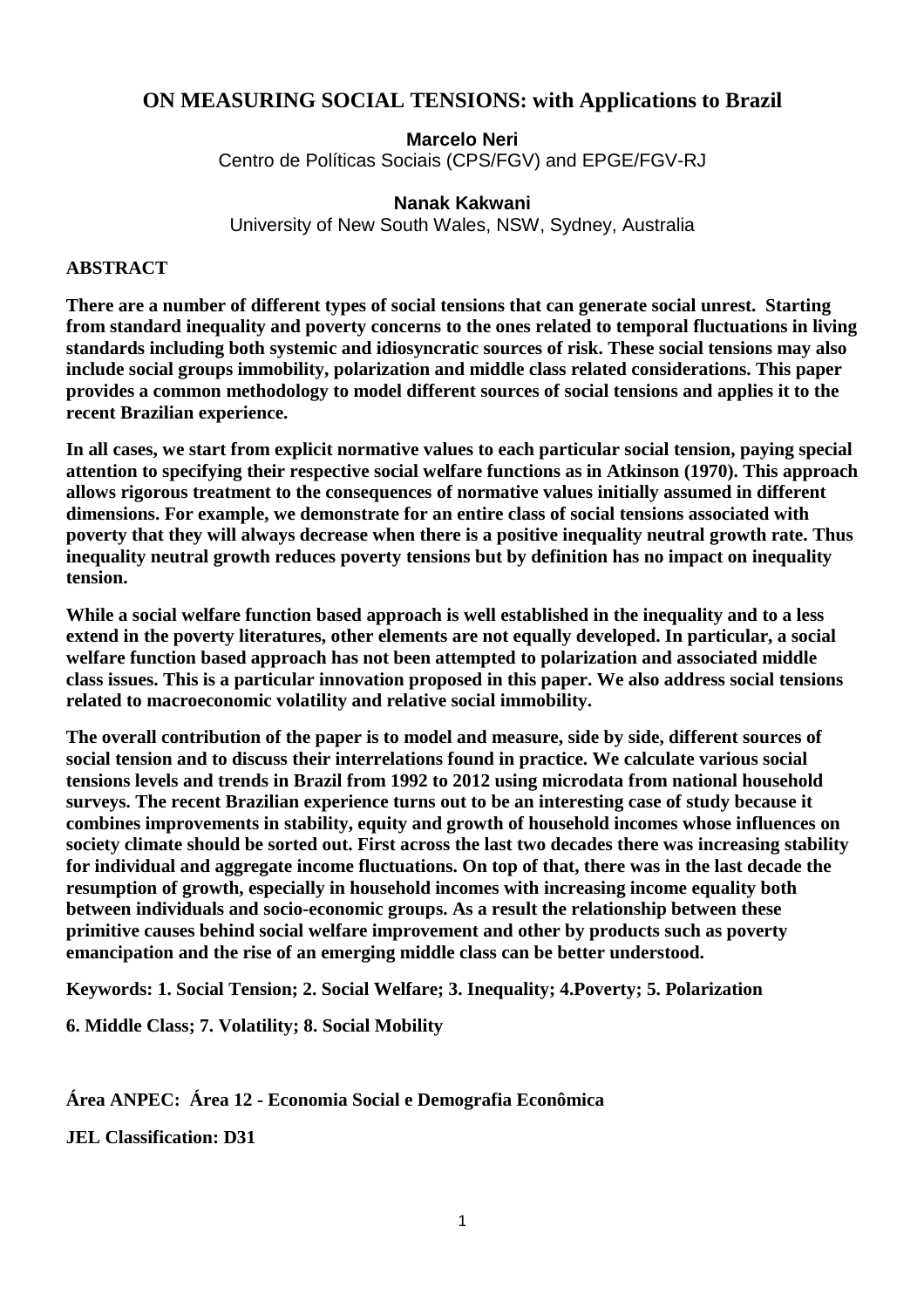## **1. Introduction**

This paper has two objectives. First it provides a common methodology to measure different social tensions that can exist in a society due to many reasons. Secondly it analyzes sources of social tension and their trends in Brazil from 1992-2012. Various dimensions of social tensions have been considered in our theoretical and empirical analysis, namely: 1. High inequality; 2.Existence of poverty; 3. Diminishing middle class and increased polarization; 4. Growth volatility; 5. Social immobility

The measurement of each social concern requires specific normative judgments, which are made explicit in a social welfare function. Although the paper provides a general framework of social welfare function, since the main objective of this paper is to measure social tensions in Brazil, the social welfare functions considered are those which can be estimated from Brazilian household surveys.

Many social welfare functions have been proposed in the literature. The main purpose of social welfare functions is to evaluate economic allocations to know what policies are working and what are not working. The different policies affect individuals differently; from any public policy perspective some individuals will lose and others will gain. So in any evaluation, the normative judgment cannot be avoided. The social welfare functions explicitly specify the normative judgment about the weights given to different individuals.

The main object of this paper is to apply social welfare functions to measure different social tensions which can arise due to many reasons. These tensions are social concerns, which can become a source of social upheaval. This paper attempts to embody these various social concerns in a social welfare function framework.

The paper is organized as following. Section 2 provides a general description of the social welfare function approach that will be applied to each dimension addressed here. From section 3 to section 7 we study each source of social tension one at the time: inequality, poverty, polarization, aggregate growth volatility and social mobility. Section 8 gauges each of these social tensions for Brazil covering the period from 1992 to 2012 using the nationwide survey called in short  $\text{PNAD}^1$ . Per capita real household income is used as individuals' welfare measure. The last section provides the main conclusions of the paper.

## **2. A general description of social welfare function**

l

Social welfare depends on both mean income and its distribution. The mean income is generated in the society through the output that is produced in the economy. This output is generally measured by gross domestic product. It is the mal-distribution of income that provides the measures of social tension. There may be trade-off between mean income and social tension, which in economic literature is described as an equity/efficiency trade-off.

Social tension in any dimension is measured by the proportional loss of social welfare caused due to the existence of social tension. The level of social welfare can be evaluated by  $W = \mu(1 - T)$ 

where  $\mu$  is the mean income of the society and T is a measure of social tension. A growth process may be described as inclusive if the percentage increase in mean income exceeds the percentage fall in (1-T) or in other words if net social welfare increases. Inclusive growth is viewed as a multidimensional concept because it takes into account different dimensions of social tension.

<sup>&</sup>lt;sup>1</sup> PNAD stands for Pesquisa Nacional por Amostras de Domicílios which is an annual household survey and has been conducted by the Instituto Brasileiro de Geografia e Estatística - IBGE. During the 20 year period covered here PNAD questionnaire did not change.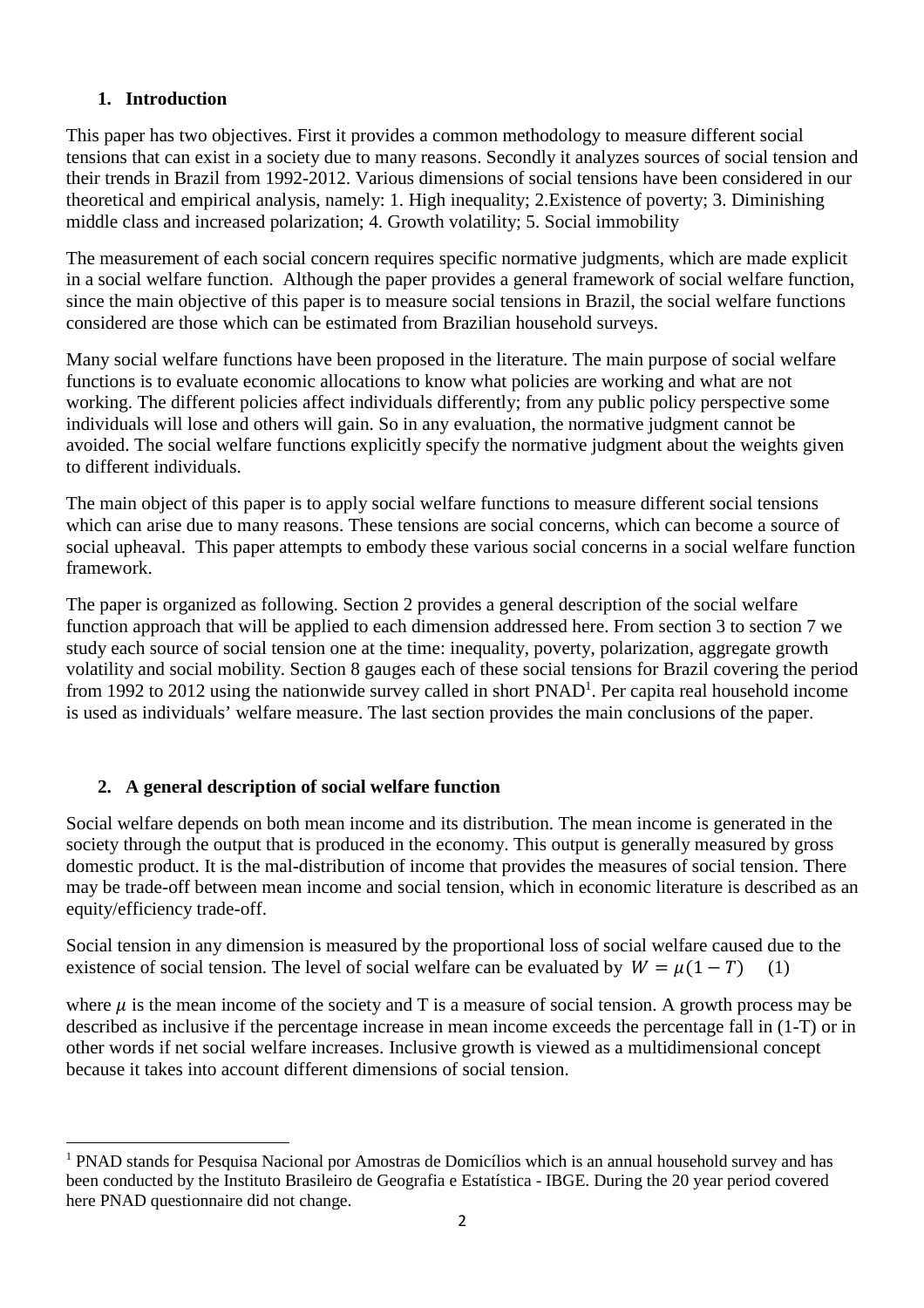No attempt has been made in the paper to combine different dimensions of social tension into an overall measure of social tension. Since different dimensions are based on different normative judgments it makes little sense to combine them into a single index. Each dimension is analyzed individually in order to identify which source of social tension has an increasing or decreasing trend over time. An increasing social tension can become a source of much social unrest so it is imperative to measure trends in individual social tensions.

The trends in social tension can be analyzed by the following decomposition derived from (1):  $\Delta Ln(W) = \Delta Ln(\mu) + \Delta Ln(1 - T)$  (2)

which shows that growth rate of social welfare is sum of the growth rates of mean income and (1-T). The growth rate of (1-T) denoted by  $\tau = \Delta Ln(1 - T)$  informs whether social tension is increasing or decreasing overt time. The negative value of  $\tau$  implies increasing social tension while the positive value implies decreasing social tension. Or in other words the gain in growth rate of social welfare signifies decreasing social tension and loss in growth rate signifies increasing social tension. If, hypothetically social tension T were to decrease from 60 percent to 50 percent, a gain in growth rate of 22.3 percent will be realized.

A social welfare function is like a rule that provides a way to aggregate different utilities enjoyed by individuals in the society. Suppose there are n individuals in the society who have income distribution denoted by  $\tilde{x} \approx [x_1, x_2, - - - - - - x_n]$ 

then one can construct utility functions,  $u_i(\tilde{x})$  that summarizes the individuals' value judgments: A person i prefers  $\tilde{x}$  to  $\tilde{y}$  if and only if  $u_i(\tilde{x}) > u_i(\tilde{y})$ . The social welfare function is then defined as a function of individual utilities:  $W(\tilde{x}) = W[u_i(\tilde{x}), u_2(\tilde{x}), - - - - - -, u_n(\tilde{x})]$ 

One of the reasonable restriction on this general social welfare function is that it is an increasing function in each individuals' utility, that way it is ensured that if everyone prefers  $\tilde{x}$  to  $\tilde{y}$ , society will also prefer  $\tilde{x}$ to  $\tilde{v}$ .

One of the most used approach of aggregating the individual utilities is the utilitarian approach, which defines social welfare as the sum of individual utilities:  $W(\tilde{x}) = \sum_{i=1}^{n} u_i(\tilde{x})$ 

This is referred to as Benthamite welfare function. A slight generalization of this function is the weighted utility function:  $W(\tilde{x}) = \sum_{i=1}^{n} a_i u_i(\tilde{x})$ 

where the weights attached to the individual utility adds to 1, i.e.  $\sum_{i=1}^{n} a_i = 1$ . These weights inform how much importance is attached to different individuals' utility in the social welfare function.

 In the social welfare function defined above, the individual preferences are defined over the entire distribution  $\tilde{x}$  rather than over each individual's bundle of consumption or income. One possible judgment is that individuals care only about their own consumption and are not concerned about what others are consuming. In this case utility of individual i is denoted by  $u_i(x_i)$ , then the social welfare will have the form:  $W = W[u_1(x_1), u_2(x_2), - - - - - - - -$ ,  $u_n(x_n)]$ 

This social welfare function is a function of the individuals' utility and is called individualistic social welfare function. The function is popularly known as Bergson-Samuelson's welfare function.

This section has discussed general forms of social welfare functions. The next section discusses a specific relationship between income inequality measured by the Gini index and social welfare function. Per capita real income is defined as per capita nominal income adjusted for prices.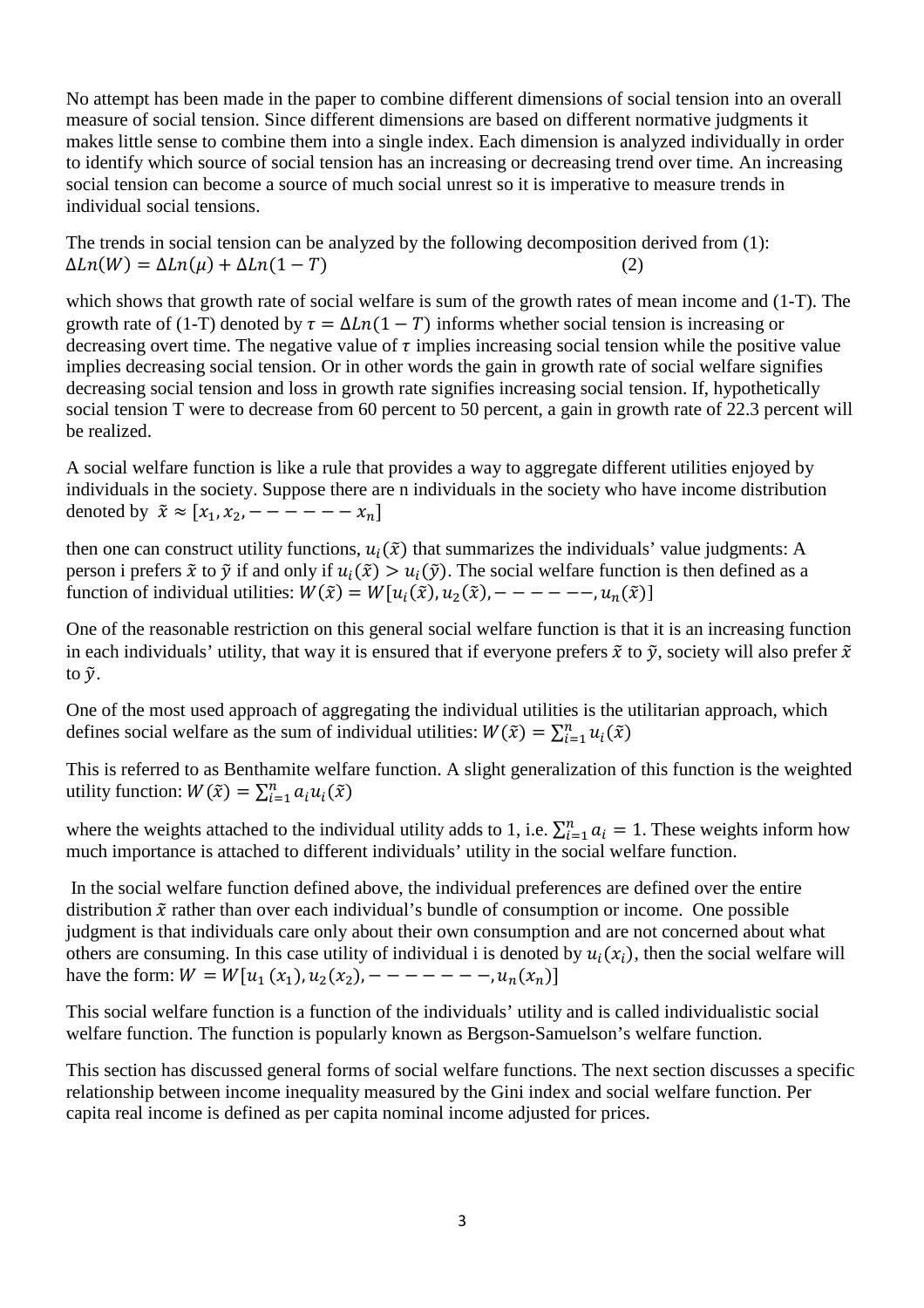### **3. Gini social welfare function**

The Gini social welfare function proposed by Sen (1974) can be derived using the idea that individuals suffer loss of welfare when they find that their income is lower than others. An individual with income *x* compares his income with all other individuals in the society. He selects other individuals one by one and makes all possible comparisons. Suppose he selects an individual with income y and feels deprived upon discovering his income x is lower than income y and therefore suffers loss of welfare. He suffers no loss of welfare if higher the compared income. His welfare is then given by Kakwani (1986):  $u(x, y) =$  $x$  if  $x > v$ :  $= x - (v - x)$  if  $x < v$ 

Suppose the income *x* of an individual is a continuous random variable with mean  $\mu$  and probability density function  $f(x)$ , then in all pair wise comparisons his expected welfare is obtained denoted by  $u(x)$  $u(x) = x - \mu[1 - F_1(x)] + x[1 - F(x)]$  (3) where  $F(x)$  is the distribution function which is interpreted as the proportion of population with income less than *x* and  $F_1(x)$  defined as  $F_1(x) =$  $\mathbf{1}$  $\frac{1}{\mu} \int_0^{\infty} X f(X) dX$  is the proportion of income enjoyed by individuals with income less than or equal to *x*.

Differentiating (3) twice gives:  $u'(x) = 2 - F(x)$ ;  $u''(x) = -f(x)$  which implies that the individual (expected) welfare is an increasing function of income and is concave. This is the basic requirement of any utility function.

The average welfare of the society is then obtained from (3) as  $W_G = \int_0^\infty u(x) f(x) dx = 2 \int_0^\infty x[1 - F(x)] f(x) dx = \mu(1 - G)$  (4) where G is the Gini index and  $\mu(1 - G)$  is the Gini social welfare function proposed by Sen in 1974.

 It is noted from (4) that the Gini social welfare function is the weighted average of incomes of all individuals with weight  $v(x)$  given by  $v(x) = 2[1 - F(x)]$  where the total weight adds to 1. It should be understood that the weight  $v(x)$  has been defined as a function of the whole distribution  $\tilde{x}$  and not of  $x_i$ alone, which implies a more general social welfare function than the one that is additive separable. An additive social welfare function is obtained by adding up the individual welfare components which are independent of welfare (income) of others. This social welfare function captures the relative deprivation by making the weights *v(x)* depend on the ranking of all individuals. The lower a person is in rank, the greater the sense of deprivation with respect to others in the society. The deprivation suffered by an individual with income  $x$  is proportional to the number of persons who are richer than her.

The average deprivation suffered by the society is the Gini index which is the proportional loss of social welfare. Thus the Gini index is a measure of social tension caused due to the existence of inequality in the society. Atkinson's (1970) class of inequalities can also provide alternative measures of tensions due to inequality in the society. But in the analysis of social tension in Brazil, only the Gini social welfare function has been utilized.

### **4. Social tension due to existence of poverty**

Poverty is viewed as income (or consumption) deprivation. A poverty situation emerges when some sections of a society have so little that they cannot meet their minimum basic needs as defined by the poverty line. The phenomenon of poverty has become a major source of social tension. Some economists have even suggested that poverty can trigger social unrest and ultimately the kind of sustained violence that reduces growth (Lustig, Arias and Rigolini, 2002).

As discussed in the previous section, inequality creates social tension which can be measured by the loss of social welfare. The relationship between inequality and social welfare has been widely discussed in the literature. Every inequality measure has an implicit social welfare function. But no such relationship has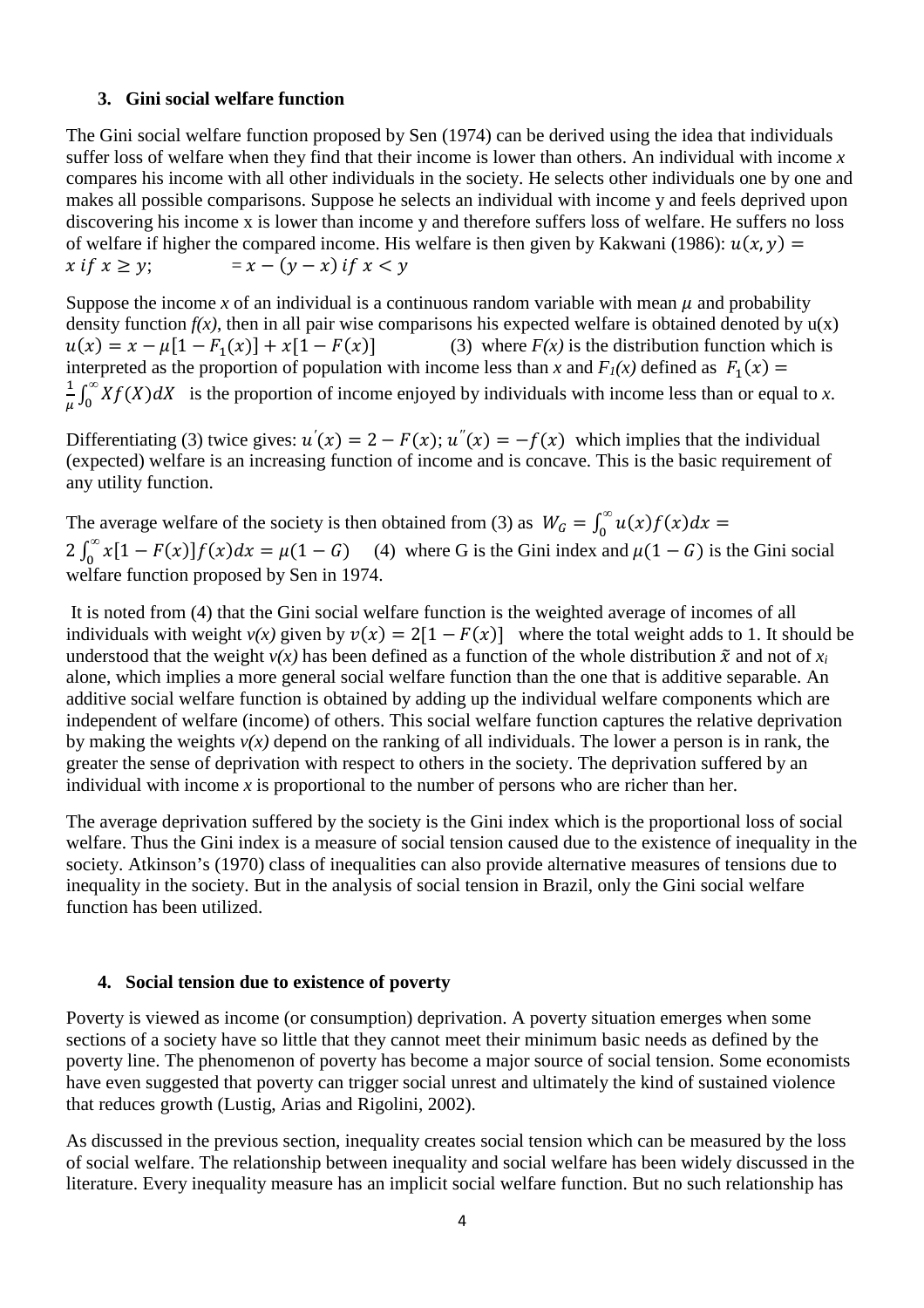been established between various poverty measures and social welfare functions. This section derives social welfare functions corresponding to the class of Foster, Greer and Thorbecke (1984) measures which will be referred to as FGT measures.

It is assumed that the poor individuals suffer deprivation when they find that their income is less than the poverty line. The poverty line specifies the society's minimum standard of living. An individual suffers deprivation which results in loss of welfare when his income is less than the poverty line. The welfare of an individual with income *x* is given by  $w(x) = x - g(z, x)$  if  $x < z$  (5); = *x* if  $x \ge z$ where *z* is the poverty line and  $g(z, x) > 0$  if  $x < z$ ; = 0 if  $x \ge z$  is the deprivation function suffered by the poor. The non-poor do not suffer any deprivation. Given (5), the average welfare of the society is given by  $W = \mu - \int_0^2 g(z, x) f(x) dx$  (6) where  $\mu$  is the mean income of the society. The second term in the right hand side (6) is the social deprivation due to the existence of poverty. The social deprivation needs to be measured in money metric so that the society knows how much average income is lost due to the existence of poverty or in other words social deprivation should be invariant to a positive transformation of the deprivation function. Clark, Hemming and Ulph (1981) introduced the idea of "equally distributed equivalent poverty gap" which denoting by  $\bar{g}$  is specified as  $\bar{g}^{\alpha}$  =  $\mathbf 1$  $\frac{1}{H} \int_0^Z (z - x)^{\alpha} f(x) dx$  (7) where *H* is the headcount measure of poverty.

The social deprivation from (7) is then given  $\int_0^z g(z, x) f(x) dx = H\overline{g}$ (8)

Substituting (7) and (8) into (6) gives the social welfare as  $W_{\alpha} = \mu - Hz(\frac{\theta_{\alpha}}{H})^{\frac{1}{\alpha}}$  (9) where  $\theta_{\alpha}$  is the FGT class of poverty measures defined as  $\theta_{\alpha} = \int_{0}^{z} (\frac{z-x}{z})^{z}$  $\int_0^z \frac{z^{-x}}{z} e^{-x} f(x) dx$  where  $\theta_\alpha = H$ , the headcount ratio when  $\alpha = 0$ ; = the poverty gap ratio when  $\alpha = 1$ ; = the severity of poverty ratio when  $\alpha = 2$ 

The headcount ratio as Sen (1976) calls it is a crude measure of poverty because it is completely insensitive to depth and severity of poverty. The poverty gap ratio on the other hand takes into account the depth of poverty which is measured by the average income gap of the poor from the poverty line and the severity of poverty in addition takes account of inequality of income among the poor. Note that  $W_{\alpha}$  is not defined for the headcount ratio when  $\alpha = 0$ .

 $W_{\alpha}$  in (9) shows that like any inequality measure there is an implicit social welfare function for each member of the FGT class of poverty measures (except for the headcount ratio). The proportional loss of social welfare due to the existence of poverty is obtained from (8) as  $P_{\alpha} = \frac{zH^{\frac{(\alpha-1)}{\alpha}}(\theta_{\alpha})^{\frac{1}{\alpha}}}{u}$  $\frac{\partial^2 u}{\partial \mu}$  (10) which is the proposed measure of social tension caused due to the existence of poverty. The measure of social tension for poverty gap ratio is obtained by substituting  $\alpha = 1$  in (10) as  $P_1 = \frac{z\theta_1}{u}$  $\frac{\nu_1}{\mu}$  (11) where  $\theta_1$  is the poverty gap ratio. Differentiating (11) with respect to  $\mu$  while keeping inequality (measured by the Lorenz curve) constant gives  $\frac{\partial P_1}{\partial \mu} = -Hz < 0$  which demonstrates that social tension implied by poverty gap ratio always decreases when there is inequality neutral economic growth. Similarly social tension measure for severity of poverty is obtained by substituting  $\alpha = 2$  in (10) as  $P_2 = \frac{z \sqrt{H \theta_2}}{H}$  $\frac{1102}{\mu}$  (12) where  $\theta_2$ is the severity of poverty ratio. Differentiating (12) with respect to  $\mu$  while keeping inequality constant gives:

 $\frac{\partial P_2}{\partial \mu} = -\frac{z[zf(z)\theta_2 + 2H(\theta_1 + \theta_2)]}{2\mu^2 \sqrt{H\theta_2}}$  $\frac{\partial^2 \mathcal{L}^2 \mathcal{L}^2 \mathcal{L}^2}{\partial q^2 \sqrt{H \theta_2}}$  < 0 which demonstrates that social tension implied by severity of poverty ratio also decreases when there is inequality neutral economic growth. Similarly it can be demonstrated that the entire class of social tension measures will always decreases when there is inequality neutral growth rate. Note that inequality neutral growth does not change the relative social tension measures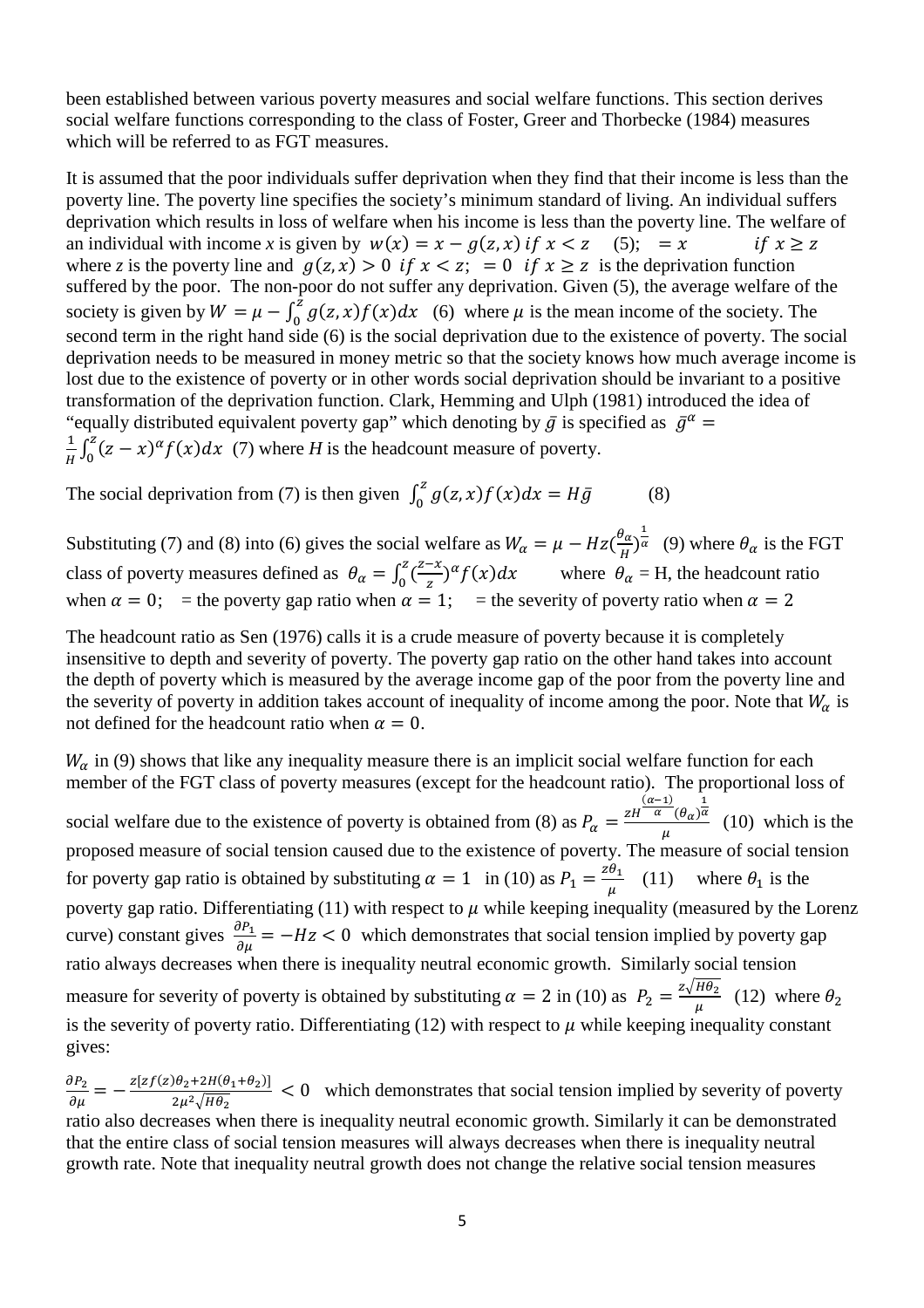caused due to inequality in the society such as the Gini index. Thus inequality neutral growth reduces the poverty tension but has no impact on inequality tension.

An inequality neutral growth increases the incomes of all individuals when the relative distribution defined by the Lorenz curve does not change. When growth is not inequality neutral, then the following four scenarios are possible:

- 1. Inequality tension increases but poverty tension decreases.
- 2. Both inequality and poverty tensions increase.
- 3. Both inequality and poverty tensions decrease.
- 4. Inequality tension decreases but poverty tension increases.

Ideally the society should aim at reducing both inequality and poverty tensions but such a scenario is not very common in developing countries. Recently, as discussed below, Brazil has achieved reduction in both inequality and poverty tensions (scenario 3). But scenario 1, whereby increase in inequality tension is accompanies by reduction in poverty tension is most widely observed in the developing world particularly in the Asia-Pacific region. This phenomenon is strongly prevalent in China where inequality has been increasing but at the same time poverty has been reducing sharply. These observations have led to a belief that developing countries face a tradeoff between inequality and poverty. Based on crosscountry evidence Ravallion (2005) did not find any systematic tradeoff between measures of poverty and relative inequality.

The growth process endogenously determines both inequality and poverty tensions. The two kinds of social tensions may conflict in some cases and may not in other cases. They imply different social welfare functions and therefore have different social objectives both of which have intrinsic value to the society. The estimation of the two social tensions, however, is important to judge alternative policies.

## **5. Social tension and polarization**

 Recently, there has been a growing literature on the role of middle class in economic development. An emerging consensus among economists is that an increase in the size of the middle class leads to rise in per capita income and that increase in the middle income shares causes a rise in the growth rate (Easterly, 2001). In addition, a greater income share of the middle class leads to better health and education outcomes. Birdsall (2007) even defined inclusive growth as growth which builds middle class. According to her, a small and weak middle class implies weak state institutions and hence unsustainable growth. Berkowitz and Jackson (2005) pointed out that a powerful middle class is conducive to lower inequality.

The phenomenon of "disappearing middle class" has become a concern among many economists (Wolfson 1994). The disappearing of middle class has occurred because the society is becoming more polarized. Foster and Wolfson (1992) introduced the idea of bi-polarization that is directly linked to the disappearing of the middle class. A society is said to be polarized when it is divided into groups, with substantial intra group homogeneity and intergroup heterogeneity. Based on this definition, Esteban and Ray (1994) identified two distinct notions of polarization. The first is the alienation, which measures how far apart are different groups and the second is the identification, which measures how closely the members of a group are aligned with each other sharing common aspirations and values. The existence of such groups have potential for social conflicts.

Suppose a society is divided into three groups: the poor, middle class and the rich. Then the shrinking of the middle class and an increasing gap between the poor and the rich implies increasing polarization in the society. A polarized society has small middle class and sizable poor and rich classes with large income gap between them. This is basically the idea of bi-polarization as articulated by Foster and Wolfson (1992 and 2009).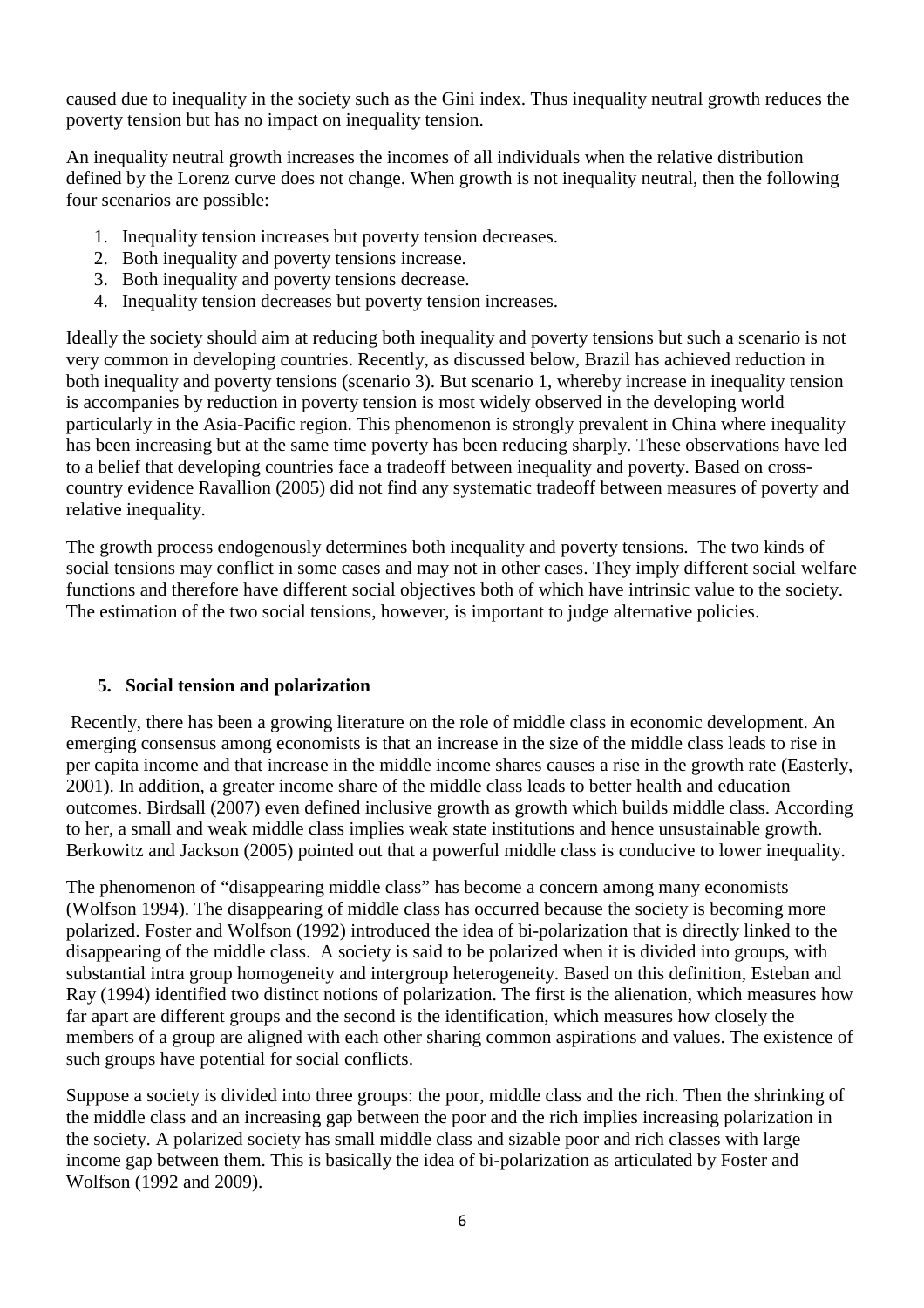The concept of polarization is directly linked to social tension. As has been argued in this paper, social tension can be measured by the loss of social welfare if one can find a social welfare function that embodies the essential elements of social tension caused due to polarization. This section derives such a social welfare function. A link between social welfare and polarization has not been discussed in the literature.

The notion of alienation is measured by the degree of spread from the middle position (median) to the tails of the income distribution. The larger spread from the median implies smaller middle class and larger polarization, which is the case where the rich become richer and the poor become poorer. This causes social tension. The social welfare function that incorporates the idea of alienation is derived as following.

 A person is assumed to be alienated if his or her income spreads from the middle. Suppose m is the median income, then her alienation is given by the difference of the individual income from the median. The utility that takes account of the alienation from the median may be defined as:

$$
u(x) = x - (m - x) \text{ if } x < m
$$
  
= x - (x - m) \text{ if } x >> m

So the average welfare of the society from (13) is obtained as  $W_A = \mu - \frac{(m_2 - m_1)}{2}$  $\overline{\mathbf{c}}$  (14) where m1 and m2 are the mean incomes of the population having income below and above the median income, respectively. WA is the social welfare that takes into account alienation in the society. The proportional loss of social welfare due to alienation is given by  $A = \frac{(m_2 - m_1)}{2\mu}$  (15)

The larger the A the greater is the alienation in the society. A is the proposed measure of social alienation.

The second aspect of bi-polarization refers to the case where incomes below the median or above the median become closer to each other. Nissanov, Poggi and Silber (2011) called this situation as a "bunching of the two groups in the sense that the gaps between the income below the median (or above the median) have been reduced". The polarization increases when the two groups become homogeneous.

The social welfare function in (14) gives equal weights to the income gaps from the median, which is the reason that it is completely insensitive to any transfer of income on either side of the median. To make it sensitive to such transfers, different weights need to be given to different income gaps. How should then weights be determined?

Suppose  $v(x)$  is the weight give to x. Since the society is most concerned with the welfare of middle income, the weight  $v(x)$  should be maximum at the median when  $x=m$ , which tappers off to 0 at the tails of the distribution. This means that  $v(x)$  should be an increasing function of x until it reaches the maximum value at  $x=m$  and then it should be decreasing with x until becomes 0 as income reaches infinity. A simple weighting scheme proposed is as follows:  $v(x) = 4F(x)$  if  $x < m$  (16)

 $= 4[1 - F(x)]$  if  $x \ge m$  So that the sum of all weights adds to 1:  $\int_0^\infty v(x)f(x)dx = 1$ 

Using (13) and (16) the average welfare of the society is then obtained as  $W_B = \int_0^\infty u(x)v(x)f(x)dx$  $\mu - (m_2 - m_1) + 2\mu G$  (17) which is the social welfare that takes account of polarization in the society. The proportional loss of social welfare due to polarization is given by  $B = 2(A - G)$  (18) where A is the measure of social alienation derived in (15) and G is the Gini index. B is a measure of social tension caused due to polarization in the society. This measure can also be written as  $B = 2(G_B - G_W)$  where G<sub>B</sub> and GW are the between and within group inequalities when the two groups are formed of the populations having income less and greater than the median income, respectively. The polarization measure B in (18) is similar to the measure proposed by Foster and Wolfson (1992). This is a measure of social tension due to the existence of polarization in the society.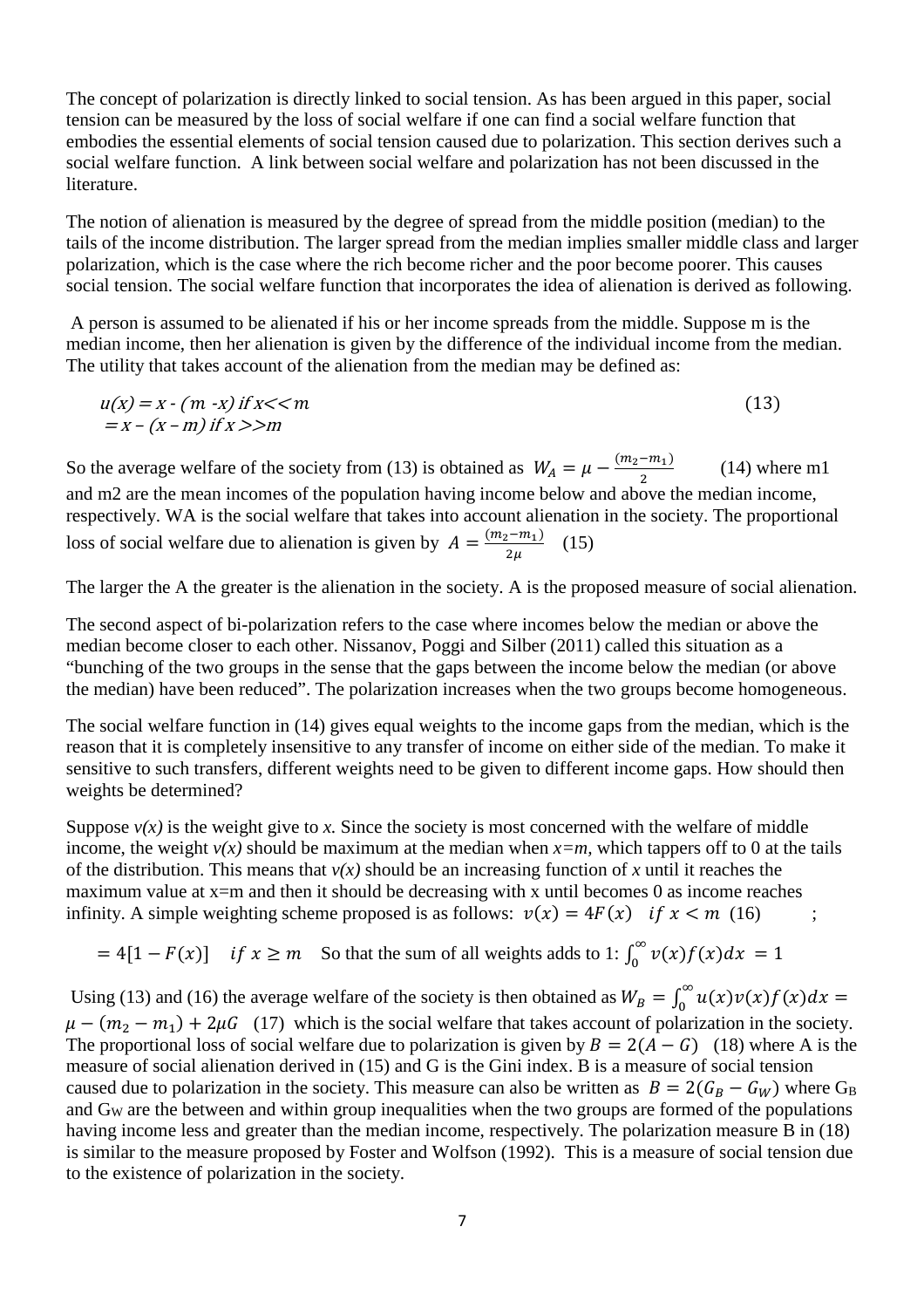### **6. Growth volatility and social tension**

Growth rates inform whether and to what extent people are becoming better or worse off over time. Not surprisingly, therefore, magnitudes of growth rates are always the focus of attention when economists discuss alternative strategies of economic development. In practice there is large volatility in growth rates. They can fluctuate widely from negatives to positives. This volatility can create social tension particularly when people's standard of living is falling. The fluctuating growth rates create uncertainty among economic agents about their business decisions as to when they should make investments, or when they should hire and fire workers. The policy making becomes difficult for the government under the regime of volatile growth. The poor also suffer because they feel insecure when their incomes are widely fluctuating.

The volatility in growth rates is viewed here as causing social tension. This section develops a model to measure the loss of social welfare attributed entirely due to volatility in growth rates.

Suppose  $\mu_t$  is the per capita income of the society in period t and there are n time periods, then a simple inter temporal social welfare function may be defined as  $Ln(\mu^*) = \frac{1}{n} \sum_{t=1}^{n} Ln(\mu_t)$  (19) where  $\mu^*$  is the money metric social welfare for the entire n periods. Let  $r_t$  be the growth rate of per capita income in the year between t-1 and t, then definition  $\mu_t = \mu_{t-1}(1 + r_t)$  must hold. Substituting sequentially  $\mu_t$  in terms of  $\mu_1$  gives  $\mu_t = \mu_1(1 + r_2)(1 + r_3) - - - - (1 + r_t)$ 

which on taking on logarithm of both sides gives  $Ln(\mu_t) = Ln(\mu_1) + \sum_{j=2}^{t} ln(1 + r_j)$ 

which on substituting in (19) gives  $Ln(\mu^*) = Ln(\mu_1) + \frac{n-1}{2}$  $\frac{-1}{2} \sum_{t=2}^{n} w_t Ln(1 + r_t)$  (20) where  $w_t =$  $\frac{2(n-t+1)}{n(n-1)}$ 

Such that  $\sum_{t=2}^{n} w_t = 1$ , which provides the relationship between the aggregate welfare level measured by  $\mu^*$  and the growth rates.<sup>2</sup>

It is reasonable to assume that when all growth rates are equal, there is no volatility in growth in which case social welfare must be maximum so the loss of social welfare from the maximum provides a welfare measure of growth volatility. To measure the impact of volatility on social welfare, a counter factual is that all growth rates are equal to the average growth rate given by  $\bar{r} = \sum_{t=2}^{n} w_t r_t$  (21) which on substituting in (20) gives a new welfare function  $Ln(\mu_M^*) = Ln(\mu_1) + \frac{n-1}{2}$  $\frac{-1}{2}$ *Ln*(1 +  $\bar{r}$ ) (22)

Because of the concavity of logarithmic function, the following relationship will always hold:  $\sum_{t=2}^{n} w_t Ln(1+r_t) \leq Ln(\sum_{t=2}^{n} w_t(1+r_t))$  Which on using (21) immediately gives  $\sum_{t=2}^{n} w_t Ln(1+r_t)$  $r_t$ )  $\leq Ln(1 + \bar{r})$ 

This equation holds for all values of growth rates  $r_t$ . Comparing (20) and (22) leads to  $Ln(\mu_M^*) \ge$  $Ln(\mu^*)$ 

Thus  $\mu_M^*$  is the maximum value of money metric social welfare when there is no growth volatility, i.e. when all growth rates are equal. The loss of social welfare due to the volatility of growth rates is given by  $V = (\mu_M^* - \mu^*)$  (23) which is the proposed measure of social tension caused due to growth rate volatility. It can easily be verified that V=0 when all growth rates are equal.

 $\overline{a}$ <sup>2</sup> This derivation follows Kakwani (1995).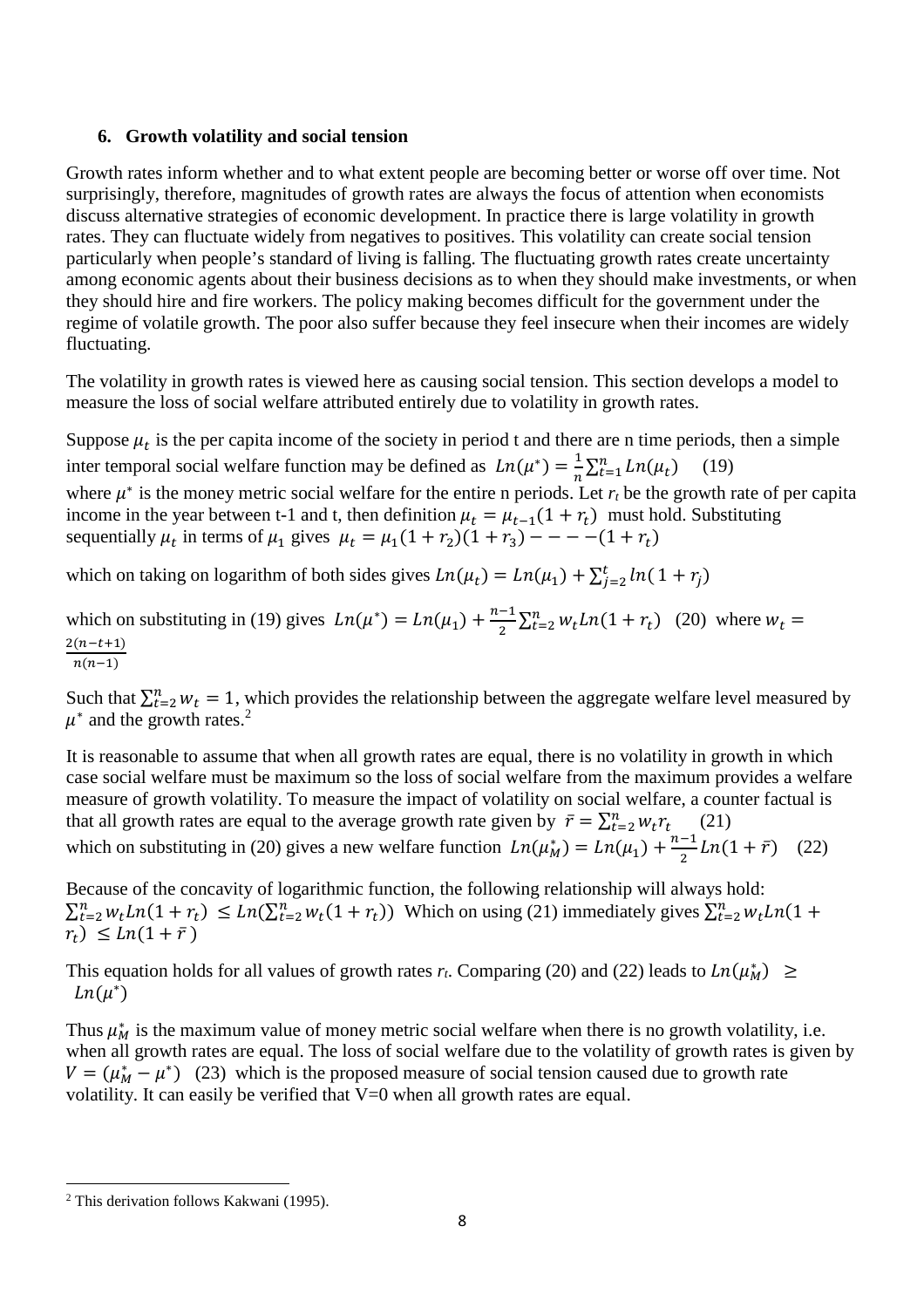### **7. Social mobility and social tension**

Social mobility is the movement of individuals or groups in economic and social position. The groups may refer to social classes such as the untouchable in India or ethnic and religious groups or even groups based on income, gender, race and age. A society can be said to lack social mobility if some social groups within it are unable to improve their social and economic status and are struck in low paid jobs even when they work hard. Social barriers generally contribute to immobility in the society.

There is a strong correlation between obtaining an education and increasing one's economic mobility. Despite the increasing availability of education for all, family background continues to play a huge role in determining one's economic success.

There is now a sizable literature on the measurement of income mobility. The measurement of income mobility in this literature is viewed as an extension of measurement of inequality over time. The pioneering work in this area is that of Shorrocks (1978) who developed a mobility index that informs to what extent the relative income of individuals have remained static or changed over time. The larger is the change in relative incomes over time the greater is the income mobility.

If the ranking of individuals by their incomes change in two periods, then this situation is also characterized as achieving income mobility. On the other side, if the ranking of individuals does not change in two periods, then there is no mobility in the society. King (1983) constructed an index which measures changes in the rank orders in the income distribution over time. Fields and Ok (1996, 1999a, 1999b) and Mitra and Ok (1998) viewed mobility in terms of distance between income distributions in two time periods. The measures of mobility proposed in the literature are largely based on the distance between income distributions between different periods. These measures can only be measured from the panel data of the same households, which are seldom available.

In all these studies, mobility is measured by the degree of volatility in individuals' incomes over time; the larger the volatility, the greater the mobility, which may itself contribute to an undesirable source of anxiety in the society. It has been argued in the previous section that volatility in growth causes social tension which results in a lower level of social welfare across time. This view makes the measurement of income mobility not very useful.

In this paper, social mobility is analyzed in terms of relative movement of social groups in their economic status. If the economic status of worse off social groups is improving at a faster rate than better off social groups, then the society may be defined as socially mobile. A society lacks social mobility if the worse off social groups are never able to improve their relative economic situation, which could be due to their family circumstances or other social barriers. This lack of social mobility is viewed here as causing social tension. The following methodology is proposed to measure such social tension.

Suppose a population is divided into k mutually exclusive social groups and *a*i is the population share of the i<sup>th</sup> group, then  $\sum_{i=1}^{k} a_i = 1$  must hold. Further, if  $f_i(x)$  is the density function of the i<sup>th</sup> group, then the average social welfare enjoyed by the i<sup>th</sup> group will be given by  $W_i = \int_0^\infty u(x) f_i(x) dx$  (24) where u(x) has been defined in (3) and  $W_G = \mu(1 - G)$  where G being the Gini index is the average welfare enjoyed by the whole society. The average welfare enjoyed by any group can then be compared with the average welfare enjoyed by the whole society. This will inform which group is enjoying more (or less) welfare than the whole society. It can be easily shown that  $f(x) = \sum_{i=1}^{k} a_i f_i(x)$  (25) where  $f(x)$  is the density function of the entire population. Now substituting (25) into (3) and using (24) gives  $W_G = \sum_{i=1}^k a_i W_i$ (26) which demonstrates that the social welfare enjoyed by the whole society is the weighted average of the welfare enjoyed by each social group, where the weights is the population share of the social group.  $100 \times a_i W_i$  is the percentage contribution of the i<sup>th</sup> social group to the total social welfare of the society.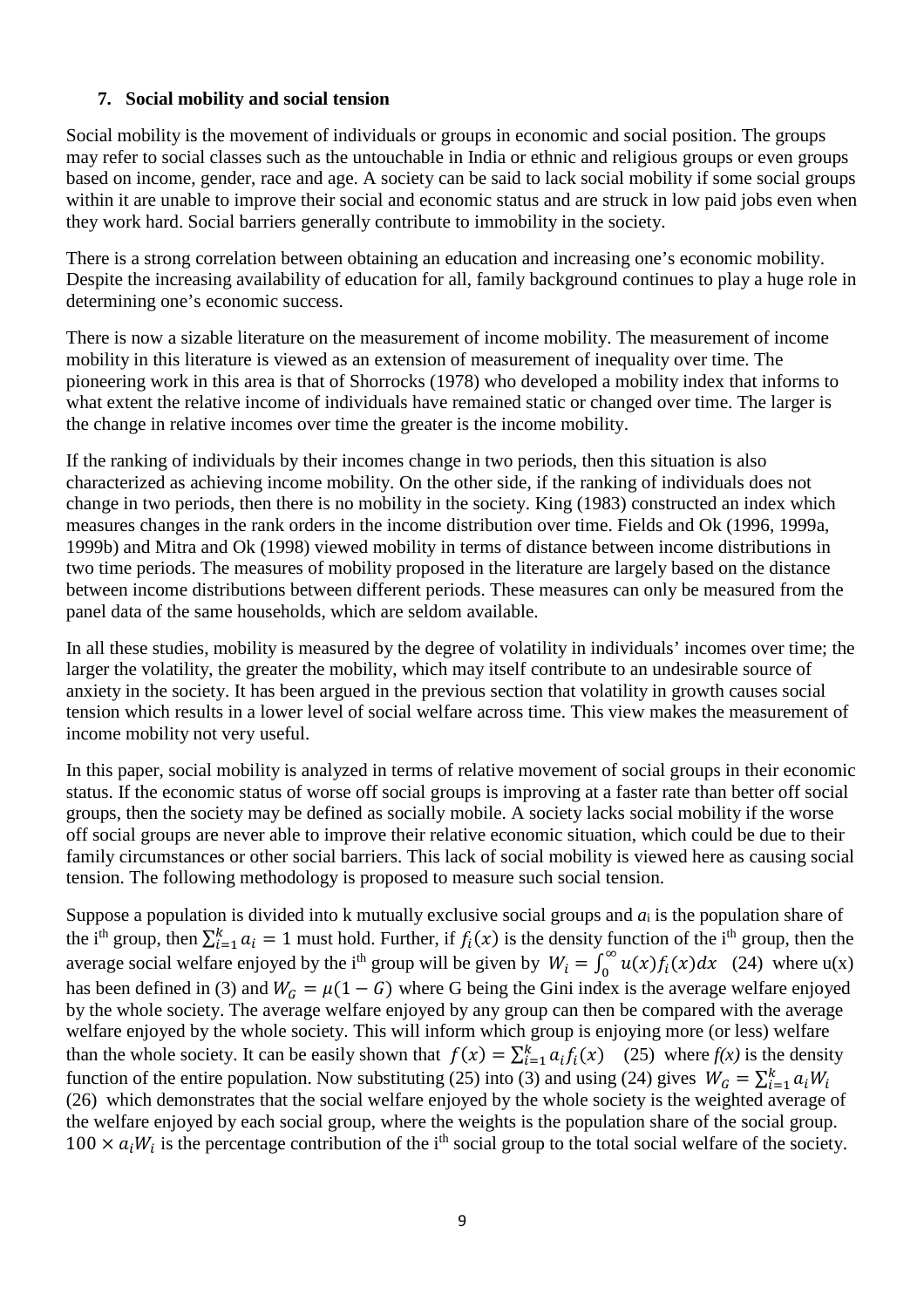The mobility of the society is determined to what extent socially worse off groups progress in relation to the whole society. The gap in economic status of different groups can be measured by the relative mean deviation:  $RMD = \frac{1}{2W_G} \sum_{i=1}^{k} a_i |W_i - W_G|$  (27)

The RMD is equal to 0 if all groups enjoy exactly the same welfare and equal to 1 if all groups except one have welfare equal to 0 and only one group enjoys all the welfare. It is possible that the relative welfare of some groups is negative because the average income earned by the group is less than the average deprivation suffered in which case the RMD can exceed 1. The negative welfare of a group implies that the group is extremely worse off in the society.

The society is defined to be mobile if the worse off groups improve their welfare more than the better off groups or in other words gap in economic status measured by social welfare decreases over time. The degree of mobility may be measured by the rate at which the RMD is declining over time. The increase in RMD over time implies that the worse of groups are relatively becoming even more worse off. An immobile society is the one when the some groups are never able to improve their economic status relative to whole society. Such situation causes social tension.

### **8. Empirical analysis of social tension in Brazil**

l

The analysis presented in this section is based on Brazilian National Household Survey called PNAD for the 2001-2012 period. The survey has extensive information on personal and occupational characteristics of households and individuals. Per capita real household income is used as individuals' welfare measure<sup>3</sup>. The rich information provided by the survey allows for calculating various dimensions of social tensions and their trend. The trends are calculated for three periods: 1992-2001, 2001-2012 and 1992-2012.

**8.1 Social tension due to inequality -** The debate on inequality in Brazil mainly revolves around the Gini index, which is the most widely used inequality measure. This is the main reason that social tension due to inequality in this paper is measured based on the Gini social welfare function. As discussed the Gini index is the relative measure of social tension.

Table 1 presents the estimates of social welfare, which is the per capita real income adjusted for the social tension caused by inequality as measured by the Gini index. The table does not give the values of social welfare for 2000 and 2010 because PNAD was not conducted during these census years. Although 1994 was not a census year, still no survey results were available for this year. In the estimation of trends, however, appropriate adjustments were done for the missing values for 1994, 2000 and 2010.

Let us first look at the entire period 1992-2012. The real per capita household income has been increasing at an annual rate of 2.13% while the social welfare has been increasing at higher rate of 3.04%, which implies that there is a gain in growth rate of 0.91% per annum in social welfare. This is happening because the Gini index has been decreasing at an annual rate 0.69%. Thus a decline in the Gini index of 1% leads to gain of 1.32% in growth rate of social welfare. Thus a fall in inequality results in a substantial gain in social welfare.

Depicting the trend in inequality shows that sustained decline in inequality occurred between 2001 and 2012. During this period the social welfare increased at an annual rate of 5.12% while the per capita real income increased at an annual rate of 3.65%, which implies a gain in annual growth rate of 1.47% in social welfare. This has occurred because the Gini index has been decreasing at an annual rate of 1.16%.

 $3$  Per capita real income is defined as per capita nominal income adjusted for prices. The adjustment for prices is done by the consumer price index corresponding to the PNAD survey periods.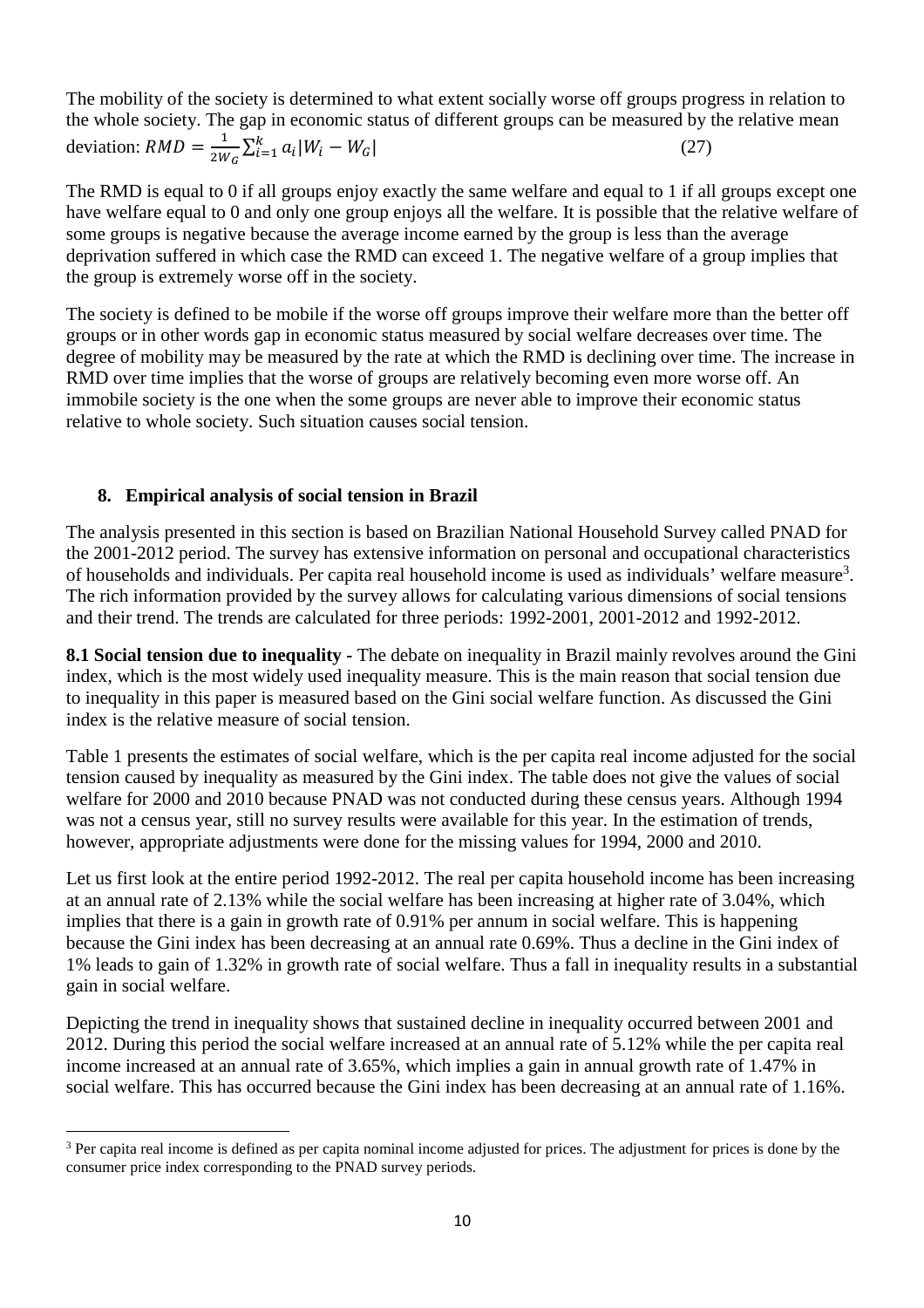Thus there has been a sharp decline in inequality in Brazil, which has led to a sharp increase in growth rate of social welfare. After decades of increasing or stagnated high inequality in Brazil, tides are turning as inequality has begun declining sharply since 2001.

| Table 1: Social tension in Brazil due to inequality |                |                   |                |  |  |
|-----------------------------------------------------|----------------|-------------------|----------------|--|--|
| Year                                                | Social welfare | Per capita income | Social tension |  |  |
| 1992                                                | 199.1          | 474.7             | 58.05          |  |  |
| 1993                                                | 198.6          | 499.5             | 60.23          |  |  |
| 1995                                                | 248.5          | 619.2             | 59.86          |  |  |
| 1996                                                | 251.8          | 629.9             | 60.02          |  |  |
| 1997                                                | 251.5          | 628.9             | 60.02          |  |  |
| 1998                                                | 255.3          | 635.7             | 59.84          |  |  |
| 1999                                                | 244.6          | 599.6             | 59.21          |  |  |
| 2001                                                | 247.2          | 608.8             | 59.39          |  |  |
| 2002                                                | 251.5          | 609.4             | 58.73          |  |  |
| 2003                                                | 240.4          | 573.7             | 58.10          |  |  |
| 2004                                                | 255.6          | 592.8             | 56.89          |  |  |
| 2005                                                | 272.9          | 629.2             | 56.63          |  |  |
| 2006                                                | 303.2          | 688.2             | 55.95          |  |  |
| 2007                                                | 316.1          | 705.7             | 55.20          |  |  |
| 2008                                                | 338.1          | 739.4             | 54.27          |  |  |
| 2009                                                | 350.5          | 759.6             | 53.86          |  |  |
| 2011                                                | 381.8          | 807.4             | 52.72          |  |  |
| 2012                                                | 413.6          | 872.0             | 52.57          |  |  |
| <b>Growth rates: 1992-2001</b>                      | 2.67           | 2.77              | 0.08           |  |  |
| <b>Growth rates: 2001-2012</b>                      | 5.12           | 3.65              | $-1.16$        |  |  |
| <b>Growth rates: 1992-2012</b>                      | 3.04           | 2.13              | $-0.69$        |  |  |

Source: PNAD/IBGE. Prepared by the author.

The increase (decrease) in social tension leads to loss (gain) in growth of social welfare. The gain in growth rate does not occur every year between 1992 and 2001 but however occurs every year between 2001 and 2012, although the gain has slowed down in the later years since 2008. The trend growth rate for the period 2001-2012 is equal to 1.47% per annum. The overall conclusion emerging is that in the new millennium growth process in Brazil has benefited the lower income groups more than the upper income groups resulting in consistently declining social tension due to inequality.

**8.2 Social tension due to existence of poverty -** Poverty estimates for the headcount ratio, the poverty gap ratio and the severity of poverty are presented in Table 2. The estimates are based on two poverty lines: (1) extreme poverty line of 2005 PPP U\$1.25 a day and (2) poverty line of 2005 PPP U\$2.50 a day. All poverty measures show that poverty in Brazil has been decreasing sharply but the rate of decline in poverty has also increased sharply in the 2001-2012 period. Depicting the percentage of poor and extremely poor shows that the rate of poverty decline accelerated in 2003 when Brazil introduced its CCT program called Bolsa Família.

In the period 2001-2012 the percentage of extreme poor declined at an annual rate of 8.9%, while the percentage of poor declined at a higher rate of 10.3% per annum, so the rate of poverty reduction among the extreme poor is lower than that among the poor. Since the extreme poor suffer much greater deprivation, the government policies should be more focused on reducing or even eliminating extreme poverty.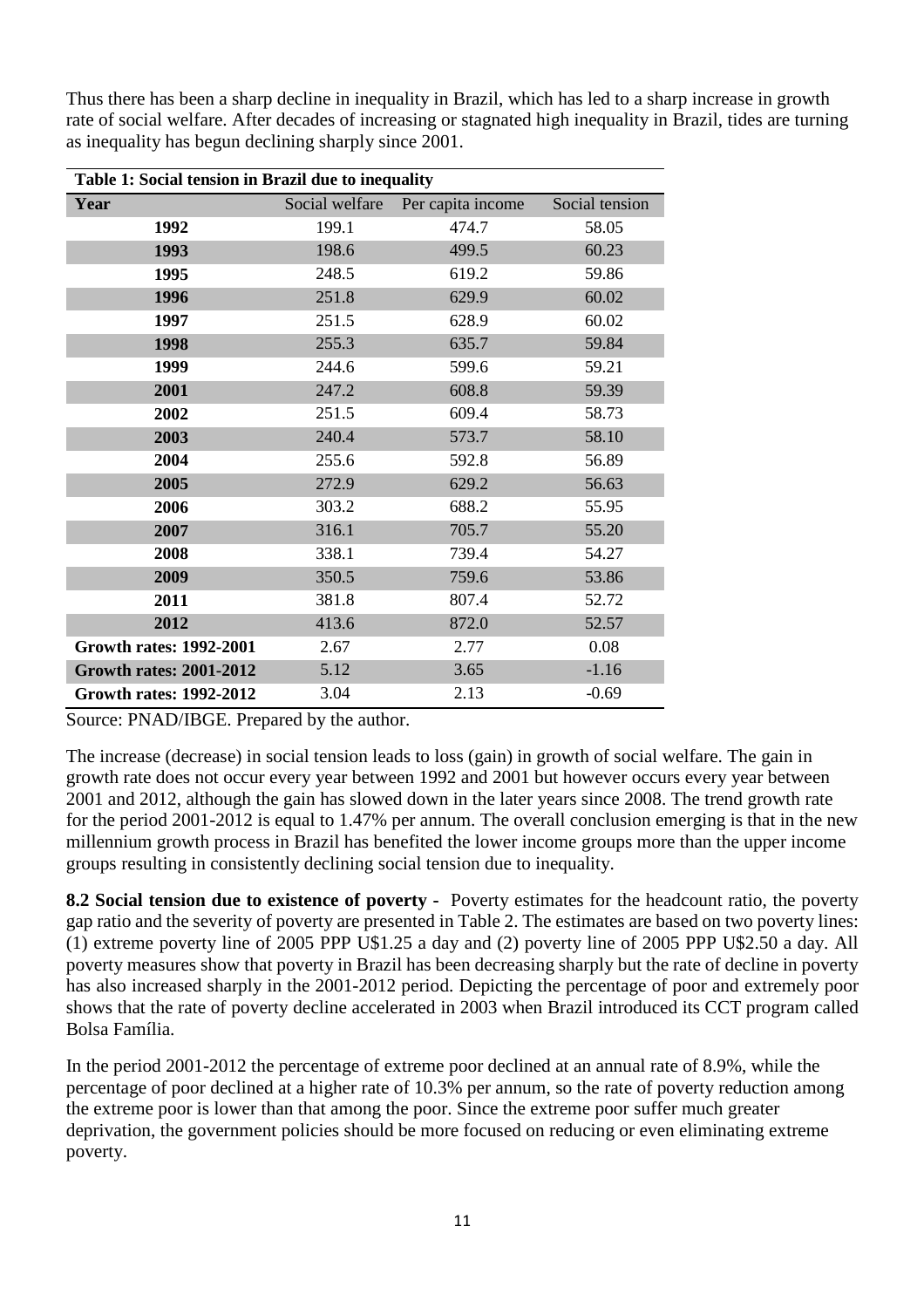It is generally the case that poverty gap and severity of poverty decline at a faster rate than the percentage of poor. This is not happening in Brazil. What is the implication? In the period 2001-2012, the poverty gap for extreme poor has been declining at an annual rate of 6.6% which means that income gap from the poverty line for the extreme poor has been widening at an annual rate 2.3%. It can be concluded that the extremely poor who were unable to cross the poverty line have suffered falls in their income. The poverty alleviation programs in Brazil are not much helping those extremely poor who could not be lifted out of poverty.

| Table 2: Poverty in Brazil 1992-2012 |                                |             |          |                                |             |          |
|--------------------------------------|--------------------------------|-------------|----------|--------------------------------|-------------|----------|
| Year                                 | Poverty line PPP\$1.25 per day |             |          | Poverty line PPP\$2.50 per day |             |          |
|                                      | % of poor                      | Poverty gap | Severity | % of poor                      | Poverty gap | Severity |
| 1992                                 | 12.3                           | 5.6         | 3.6      | 29.0                           | 13.2        | 8.2      |
| 1993                                 | 12.2                           | 5.4         | 3.5      | 29.1                           | 13.2        | 8.1      |
| 1995                                 | 8.6                            | 3.8         | 2.5      | 22.7                           | 9.8         | 5.9      |
| 1996                                 | 9.4                            | 4.3         | 3.0      | 23.3                           | 10.4        | 6.4      |
| 1997                                 | 9.2                            | 4.1         | 2.8      | 23.2                           | 10.2        | 6.2      |
| 1998                                 | 8.5                            | 3.6         | 2.4      | 22.2                           | 9.6         | 5.7      |
| 1999                                 | 8.4                            | 3.7         | 2.4      | 22.9                           | 9.8         | 5.8      |
| 2001                                 | 8.7                            | 4.1         | 2.9      | 23.0                           | 10.0        | 6.1      |
| 2002                                 | 7.6                            | 3.3         | 2.2      | 22.3                           | 9.0         | 5.3      |
| 2003                                 | 8.4                            | 3.8         | 2.6      | 23.3                           | 9.7         | 5.8      |
| 2004                                 | 6.8                            | 3.0         | 2.1      | 20.4                           | 8.2         | 4.8      |
| 2005                                 | 5.7                            | 2.6         | 1.8      | 17.5                           | 7.2         | 4.2      |
| 2006                                 | 5.2                            | 2.2         | 1.5      | 15.4                           | 5.9         | 3.5      |
| 2007                                 | 5.1                            | 2.6         | 1.9      | 14.4                           | 5.9         | 3.7      |
| 2008                                 | 4.2                            | 2.1         | 1.5      | 12.4                           | 5.0         | 3.1      |
| 2009                                 | 4.2                            | 2.1         | 1.5      | 11.6                           | 4.8         | 3.0      |
| 2011                                 | 3.9                            | 2.2         | 1.7      | 9.1                            | 4.3         | 2.9      |
| 2012                                 | 3.3                            | 1.9         | 1.5      | 7.9                            | 3.6         | 2.5      |
| <b>Growth rates: 1992-2001</b>       | $-4.3$                         | $-4.1$      | $-3.4$   | $-2.9$                         | $-3.5$      | $-3.8$   |
| <b>Growth rates: 2001-2012</b>       | $-8.9$                         | $-6.6$      | $-5.4$   | $-10.3$                        | $-9.5$      | $-8.3$   |
| <b>Growth rates: 1992-2012</b>       | $-6.2$                         | $-5.1$      | $-4.4$   | $-5.7$                         | $-6.0$      | $-5.7$   |

Source: PNAD/IBGE. Prepared by the author.

The social tension depends on what poverty measure is used. Table 3 presents the estimates of social tension for both poverty gap ratio and severity of poverty. Social tension due to extreme poverty decreased sharply between 1992 and 1995, then the rate of decline slowed down considerably until 2003 but accelerated sharply until 2012.

The social tension due to existence of poverty is much higher than that due to existence of extreme poverty. This is expected because the society is now concerned about the larger group of individuals who are suffering from poverty. Social tension due to the existence of poverty has been declining at a faster rate.

The magnitude of social tension due to the existence of poverty is much smaller than that observed for social tension due to inequality but the rate of decline is much sharper. For the period 2001-2012 the trend rate of decline in social tension for severity of poverty is 10.79% while the decline for social tension due to inequality is only 1.16%. A general conclusion is that the rate of decline of social tension due to poverty is much sharper than that due to inequality.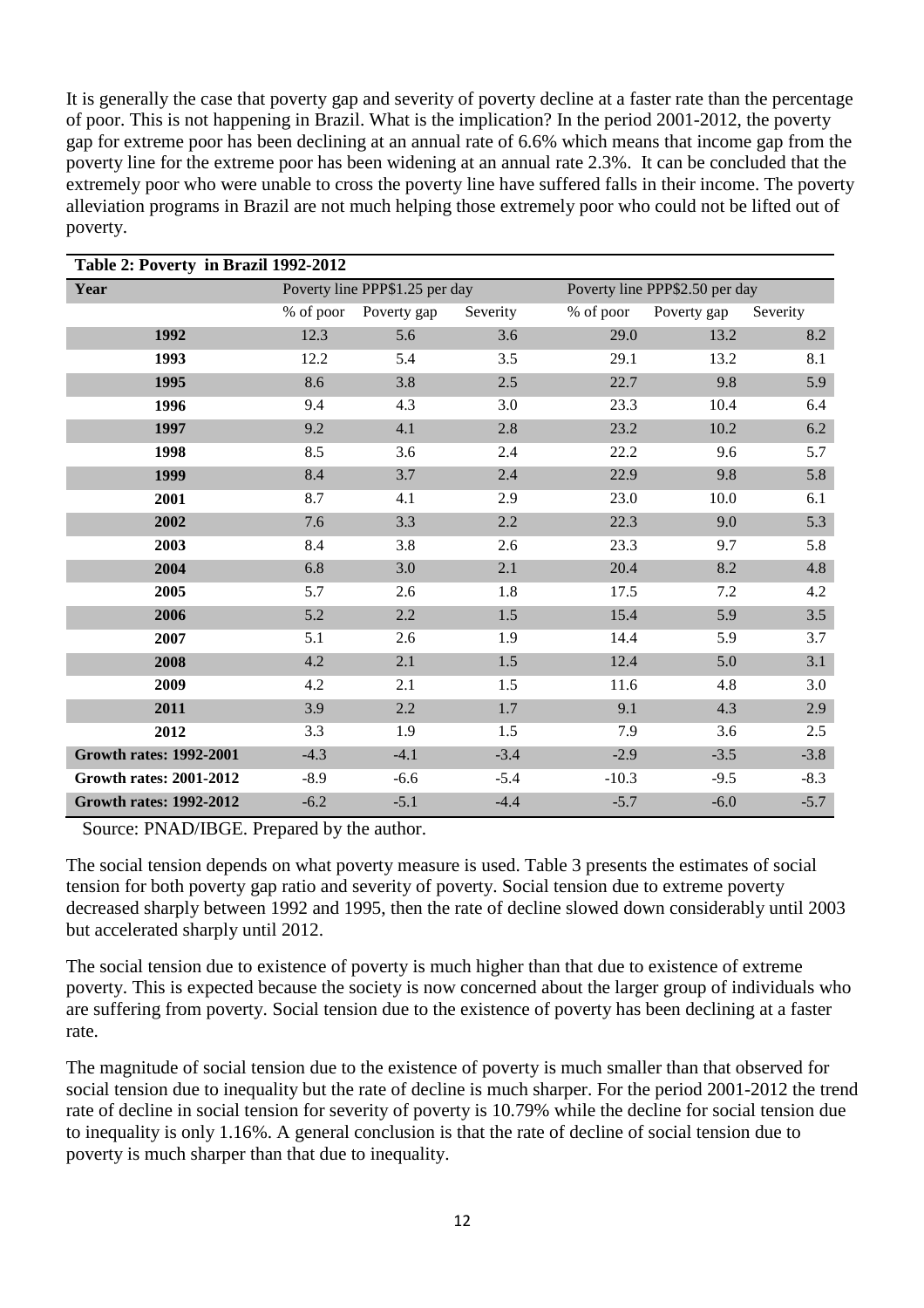| Table 3: Social tension due to Poverty in Brazil 1992-2012 |          |                           |                           |          |  |  |
|------------------------------------------------------------|----------|---------------------------|---------------------------|----------|--|--|
| Year                                                       |          | Poverty line \$1.25 a day | Poverty line \$2.50 a day |          |  |  |
|                                                            | Gap      | Severity                  | Gap                       | Severity |  |  |
| 1992                                                       | 0.83     | 0.98                      | 1.95                      | 2.27     |  |  |
| 1993                                                       | 0.76     | 0.91                      | 1.84                      | 2.15     |  |  |
| 1995                                                       | 0.43     | 0.53                      | 1.11                      | 1.31     |  |  |
| 1996                                                       | 0.48     | 0.59                      | 1.15                      | 1.36     |  |  |
| 1997                                                       | 0.46     | 0.56                      | 1.13                      | 1.34     |  |  |
| 1998                                                       | 0.40     | 0.50                      | 1.05                      | 1.24     |  |  |
| 1999                                                       | 0.43     | 0.53                      | 1.14                      | 1.35     |  |  |
| 2001                                                       | 0.47     | 0.58                      | 1.15                      | 1.37     |  |  |
| 2002                                                       | 0.38     | 0.47                      | 1.03                      | 1.25     |  |  |
| 2003                                                       | 0.46     | 0.57                      | 1.18                      | 1.42     |  |  |
| 2004                                                       | 0.36     | 0.44                      | 0.97                      | 1.17     |  |  |
| 2005                                                       | 0.29     | 0.35                      | 0.80                      | 0.95     |  |  |
| 2006                                                       | 0.23     | 0.28                      | 0.60                      | 0.74     |  |  |
| 2007                                                       | 0.26     | 0.31                      | 0.59                      | 0.72     |  |  |
| 2008                                                       | 0.20     | 0.24                      | 0.47                      | 0.58     |  |  |
| 2009                                                       | 0.20     | 0.23                      | 0.44                      | 0.55     |  |  |
| 2011                                                       | 0.19     | 0.22                      | 0.37                      | 0.44     |  |  |
| 2012                                                       | 0.15     | 0.18                      | 0.29                      | 0.35     |  |  |
| <b>Growth rates: 1992-2001</b>                             | $-6.92$  | $-6.61$                   | $-6.30$                   | $-6.11$  |  |  |
| <b>Growth rates: 2001-2012</b>                             | $-10.21$ | $-10.79$                  | $-13.16$                  | $-12.97$ |  |  |
| <b>Growth rates: 1992-2012</b>                             | $-7.26$  | $-7.44$                   | $-8.10$                   | $-7.82$  |  |  |

Source: PNAD/IBGE. Prepared by the author.

8.2 **Social tension due to alienation and polarization** As discussed social tension due to alienation and polarization are closely related to the diminishing middle class. It is assumed that society is concerned with the diminishing middle class, which occurs because the society is polarized. The alienation is concerned with the spread of distribution from the median; the larger is this spread, the smaller the middle class. The polarization in addition is concerned with the degree of homogeneity of the social groups.

Brazil has been suffering from high degrees of alienation and polarization but the empirical results presented in Table 4 show that both these sources of social tension have been increasing at annual rates of 0.06 and 0.03 percent respectively in the period 1992-2001. But in the subsequent period of 2001-2012 both social tensions due to alienation and polarization have been decreasing sharply at annual rates of 1.07 and 0.71 percent, respectively.

This study divides the Brazilian population into three mutually exclusive groups:

- (i) the poor whose per capita income is less 50% of the median;
- (ii) the middle class whose per capita income is above the 50% of the median and below the 150% of the median; and
- (iii) the rich whose per capita income is above the 150% of the median.

In the determination of social classes, the median is used as the reference point. There is arbitrariness in the definition of middle class. In the literature there is no consensus on what range around the median should be used in defining middle class. The choice of range determines the size and share of the middle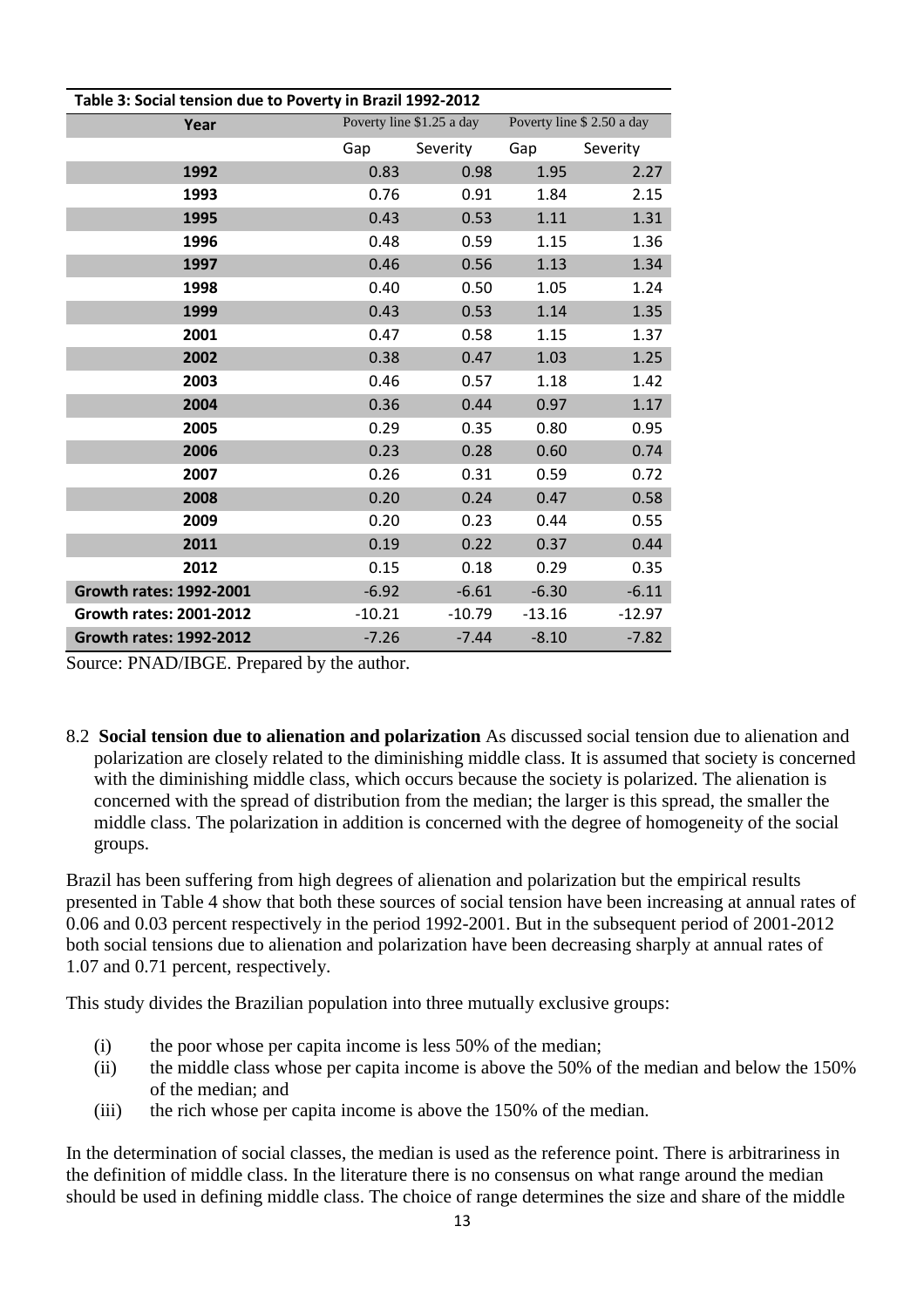class so any number of alternatives can be justified. This arbitrariness surely weakens the entire analysis of middle class, which has become so much of focus in the economic literature.

The middle class definition used is given in (ii) and it has two components: (1) size of the middle class and (2) income share of the middle class. Figures 6 and 7 show that there is an inverse relationship between the size and income share of the middle class and alienation and polarization. In the period 1992- 2001 when both alienation and polarization have been increasing, the size and income share of the middle class have been decreasing. But in the subsequent period of 2001-2012 when both alienation and polarization have been declining, the size and income share of the middle class have been increasing at annual rates of 1.40% and 3.53%, respectively. The share of middle class has been increasing at a much faster rate than the size of the middle class. This means that in relative terms, per capita income of the middle class is growing at a faster rate than the average income.

The alienation and polarization are closely related to middle class and can be measured without specifying any range. To see the closeness of this relationship, the following regressions were fitted using PNAD for the period 1992-2012:

| Log (size middle class) = $9.1 - 1.25$ Log (alienation)                 | $R^2 = 0.86$ |
|-------------------------------------------------------------------------|--------------|
| $(29.6)$ $(-10.1)$                                                      |              |
| Log (share of middle class) = $16.9 - 3.2$ Log (alienation)             | $R^2 = 0.97$ |
| $(28.5)$ $(-23.3)$                                                      |              |
| Log (size middle class) = $6.62 - 0.85$ Log (polarization)              | $R^2=0.43$   |
| $(8.0)$ $(-3.5)$                                                        |              |
| Log (share of middle class) = 11.0 - 2.3 Log (polarization) $R^2$ =0.55 |              |
| $(6.1)$ $(-4.4)$                                                        |              |

These results show that the relationship between size and income share of the middle class with alienation is so strong that it may be possible to conclude that a decrease (increase) in alienation leads to an increase (decrease) in the size and income share of the middle class. Although this relationship is established in terms of the specific range of 50% to 150% of the median, simulations were performed with alternative ranges around the median. The conclusions emerging were found to be robust for alternative ranges. Thus one does not need to arbitrarily specify the range of the middle class in order to know whether middle class is increasing or decreasing. This analysis does not exactly inform how much is the size and income share of the middle class but it can tells whether the social concern due to diminishing middle class is increasing or decreasing for all possible ranges around median.

| Table 4: Social tension due to alienation and polarization in Brazil 1992-2012 |            |              |                |                 |  |
|--------------------------------------------------------------------------------|------------|--------------|----------------|-----------------|--|
|                                                                                | Alienation | Polarization | Size of middle | Share of middle |  |
|                                                                                |            |              | class          | class           |  |
| 1992                                                                           | 73.62      | 31.16        | 39.54          | 19.62           |  |
| 1993                                                                           | 75.16      | 29.85        | 40.25          | 18.60           |  |
| 1995                                                                           | 76.92      | 34.11        | 41.24          | 18.48           |  |
| 1996                                                                           | 75.88      | 31.71        | 37.78          | 17.21           |  |
| 1997                                                                           | 77.04      | 34.04        | 39.03          | 17.28           |  |
| 1998                                                                           | 75.20      | 30.73        | 39.54          | 18.01           |  |
| 1999                                                                           | 74.44      | 30.46        | 39.79          | 18.54           |  |
| 2001                                                                           | 75.07      | 31.36        | 39.88          | 18.49           |  |
| 2002                                                                           | 73.85      | 30.24        | 40.68          | 19.46           |  |
| 2003                                                                           | 73.56      | 30.92        | 41.13          | 20.08           |  |
| 2004                                                                           | 72.02      | 30.26        | 41.63          | 20.79           |  |
| 2005                                                                           | 71.84      | 30.44        | 42.65          | 21.40           |  |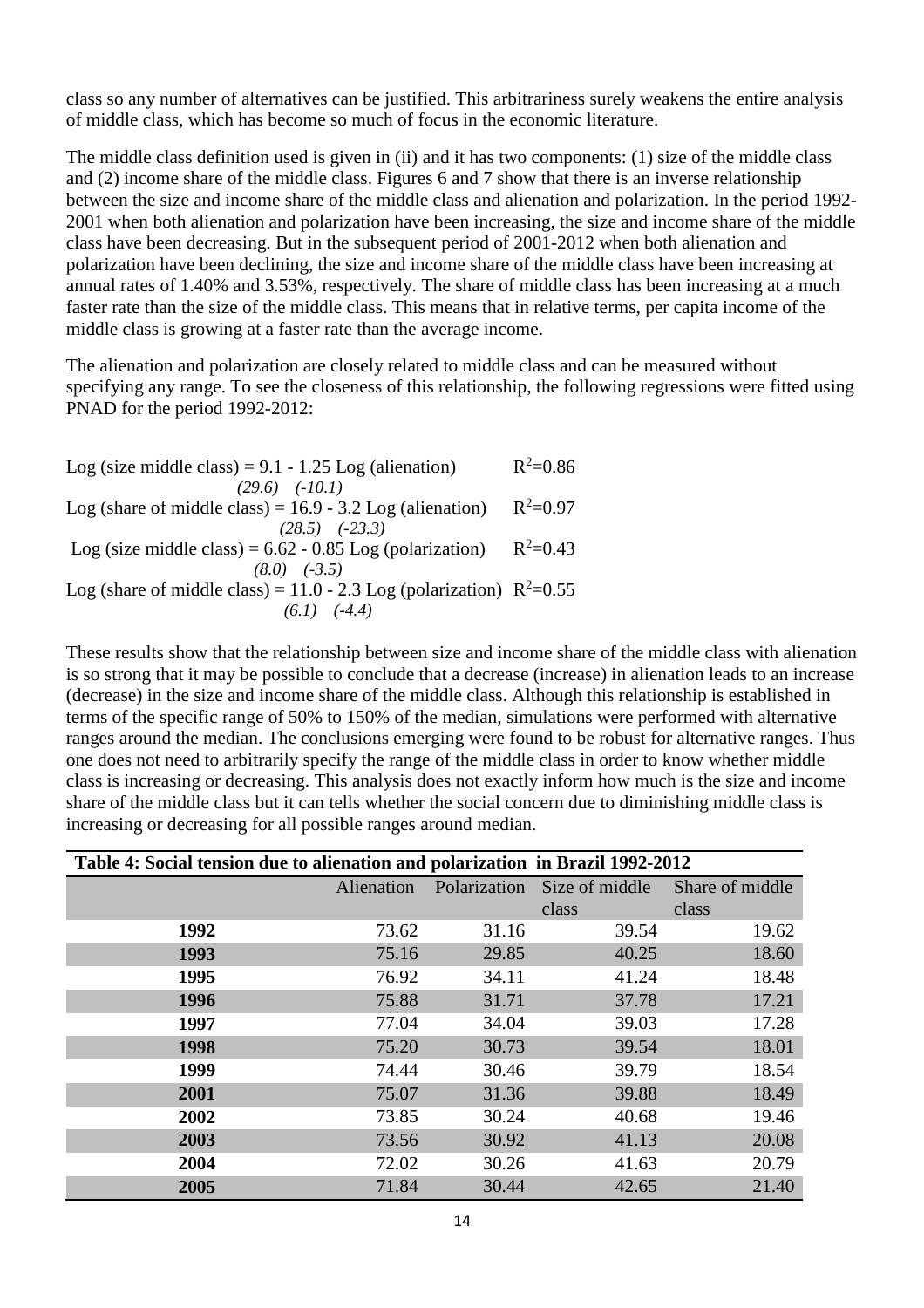| 2006                           | 71.19   | 30.47   | 43.68   | 22.57   |
|--------------------------------|---------|---------|---------|---------|
| 2007                           | 70.10   | 29.80   | 43.14   | 23.08   |
| 2008                           | 69.24   | 29.93   | 44.54   | 24.35   |
| 2009                           | 68.51   | 29.30   | 44.76   | 24.86   |
| 2011                           | 67.32   | 29.20   | 45.90   | 26.69   |
| 2012                           | 66.78   | 28.43   | 46.67   | 27.16   |
| <b>Growth rates: 1992-2001</b> | 0.06    | 0.03    | $-0.08$ | $-0.52$ |
| <b>Growth rates: 2001-2012</b> | $-1.07$ | $-0.71$ | 1.40    | 3.53    |
| <b>Growth rates: 1992-2012</b> | $-0.65$ | $-0.51$ | 0.87    | 2.12    |

Source: PNAD/IBGE. Prepared by the author.

8.3 **Growth volatility and social tension** The social tension due to volatility of growth is measured by the loss of social welfare in a temporal social welfare function. There are year to year differences in growth rates between PNAD per capita income and per capita GDP. It is noted in Figure 8 that per capita incomes from PNAD has more volatile growth rates than per capita GDP. Table 5 presents the growth rates of per capita GDP, household income and income of the bottom 40% population. The volatility index presented in the last three rows of Table 5 is calculated for the three periods: 1992- 2001, 2001-2012 and 1992-2012. The following conclusions are summarized.

- 1. The per capita GDP has lower volatility than the per capita household income.
- 2. The bottom 40% of the population suffers higher volatility in per capita income than the whole population. This is an important observation revealing that the poor have not only lower incomes but also suffer from more volatile incomes.
- 3. There is greater volatility of growth rates in the period 1992-2001 than in the subsequent period 2001-2012.
- 4. The social welfare in the new millennium has not only improved but also has become less volatile.

|                              | Table 5: Growth rates of per capita GDP, income and income of bottom 40% population: Brazil 1993-2012 |                   |                              |  |  |
|------------------------------|-------------------------------------------------------------------------------------------------------|-------------------|------------------------------|--|--|
|                              | Per capita GDP                                                                                        | Per capita income | Per capita income bottom 40% |  |  |
| 1993                         | 5.17                                                                                                  | 5.10              | $-0.82$                      |  |  |
| 1995                         | 5.39                                                                                                  | 10.74             | 11.82                        |  |  |
| 1996                         | 2.35                                                                                                  | 1.71              | 3.14                         |  |  |
| 1997                         | 3.71                                                                                                  | $-0.16$           | $-0.47$                      |  |  |
| 1998                         | $-0.09$                                                                                               | 1.06              | $-0.30$                      |  |  |
| 1999                         | 0.22                                                                                                  | $-5.84$           | $-5.15$                      |  |  |
| 2001                         | 3.53                                                                                                  | 0.76              | 0.85                         |  |  |
| 2002                         | 2.86                                                                                                  | 0.11              | $-0.15$                      |  |  |
| 2003                         | 1.92                                                                                                  | $-6.04$           | $-4.25$                      |  |  |
| 2004                         | 7.10                                                                                                  | 3.27              | 4.45                         |  |  |
| 2005                         | 5.21                                                                                                  | 5.97              | 5.59                         |  |  |
| 2006                         | 5.99                                                                                                  | 8.97              | 9.56                         |  |  |
| 2007                         | 7.79                                                                                                  | 2.50              | 3.90                         |  |  |
| 2008                         | 6.30                                                                                                  | 4.67              | 5.53                         |  |  |
| 2009                         | $-0.35$                                                                                               | 2.70              | 2.24                         |  |  |
| 2011                         | 5.81                                                                                                  | 3.05              | 4.08                         |  |  |
| 2012                         | 2.34                                                                                                  | 7.69              | 6.75                         |  |  |
| <b>Volatility: 1992-2001</b> | 1.82                                                                                                  | 2.96              | 3.32                         |  |  |
| <b>Volatility: 2001-2012</b> | 1.02                                                                                                  | 0.56              | 0.73                         |  |  |
| <b>Volatility: 1992-2012</b> | 1.21                                                                                                  | 1.12              | 1.28                         |  |  |

Source: PNAD/IBGE. Prepared by the author.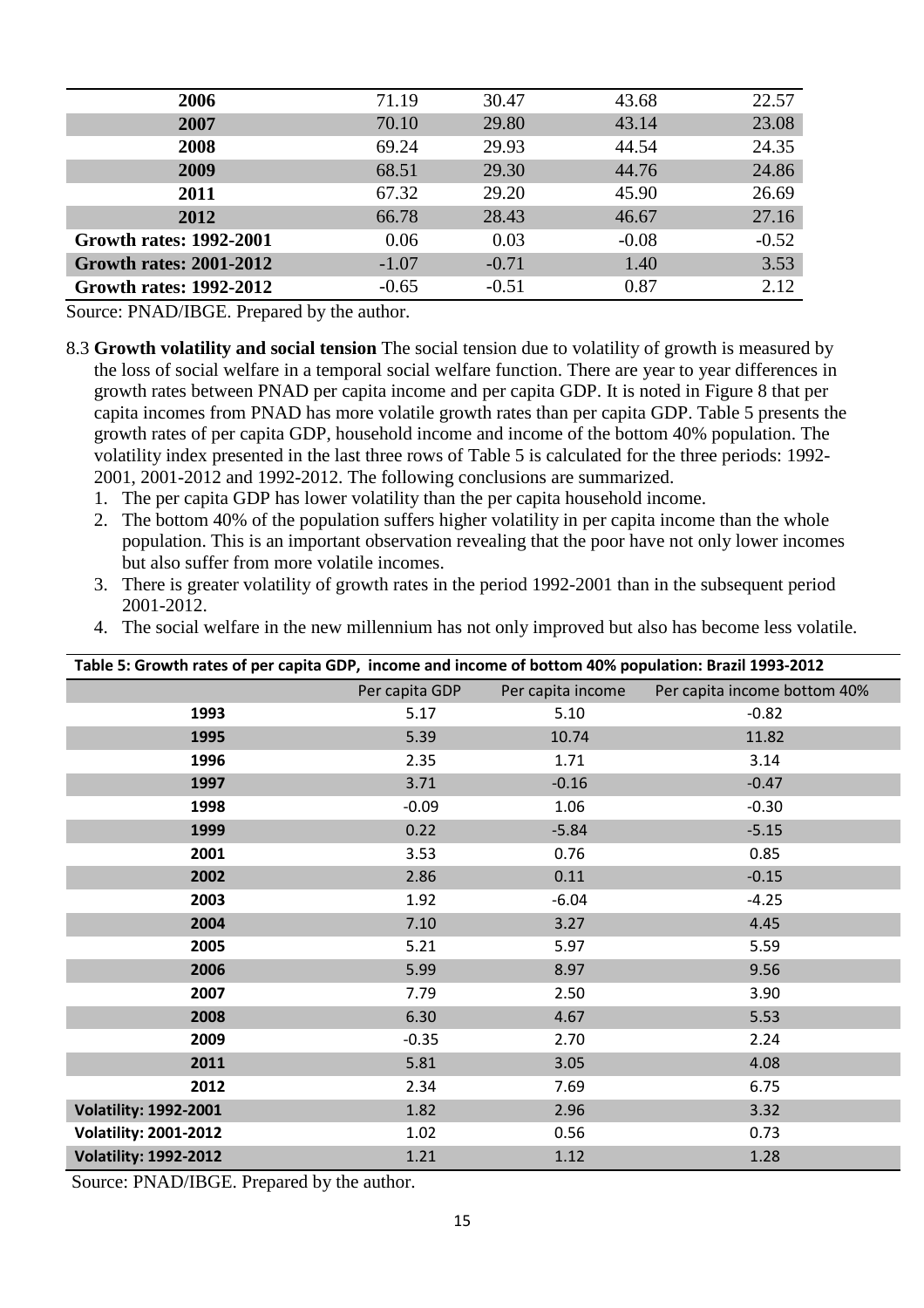- 8.4 **Social Immobility** In this section, social mobility is measured by the following three alternative divisions of the society:
	- 1. Social groups by income: poor, middle class and rich
	- 2. Social groups by age: children, adults and elderly.
	- 3. Social groups by race: white, black/colored and others.

As discussed before a society is defined to be mobile if the worse off groups improve their welfare more than the better off groups or in other words gap in economic status measured by social welfare decreases over time. The degree of mobility is measured by the rate at which the relative mean deviation (RMD) is declining over time. The increase in RMD over time implies that the worse off groups are relatively becoming even more worse off. A perfectly immobile society is the one when the some groups are never able to improve their economic status relative to the whole society. Such a situation causes social tension.

Table 6 presents the estimates of RMD for the three alternative social divisions. The RMD for the social groups divided by income (poor, middle class and rich) is greater than 1, which signifies that there is a very large gap in social welfare among the these groups. The RMD for social groups divided by age and race in turn is much less than 1 signifying much smaller gaps in their social welfare.

The growth rates of RMD presented in the last three rows in Table 6 inform that social mobility had a decreasing trend in the 1990s between 1992 and 2001 but then the tide reversed. In the new millennium period of 2001-2012, the social mobility began improving: the relatively worse off social groups improved their welfare more than the average welfare.

| Table 6: Relative mean deviation by social classes: Brazil 1993-2012 |               |         |         |  |  |
|----------------------------------------------------------------------|---------------|---------|---------|--|--|
|                                                                      | <b>Income</b> | Age     | Race    |  |  |
| 1992                                                                 | 1.22          | 0.29    | 0.53    |  |  |
| 1993                                                                 | 1.32          | 0.30    | 0.58    |  |  |
| 1995                                                                 | 1.31          | 0.31    | 0.58    |  |  |
| 1996                                                                 | 1.33          | 0.30    | 0.58    |  |  |
| 1997                                                                 | 1.32          | 0.30    | 0.59    |  |  |
| 1998                                                                 | 1.31          | 0.31    | 0.59    |  |  |
| 1999                                                                 | 1.28          | 0.30    | 0.57    |  |  |
| 2001                                                                 | 1.28          | 0.31    | 0.58    |  |  |
| 2002                                                                 | 1.25          | 0.30    | 0.54    |  |  |
| 2003                                                                 | 1.23          | 0.30    | 0.55    |  |  |
| 2004                                                                 | 1.17          | 0.28    | 0.50    |  |  |
| 2005                                                                 | 1.15          | 0.28    | 0.50    |  |  |
| 2006                                                                 | 1.12          | 0.27    | 0.48    |  |  |
| 2007                                                                 | 1.09          | 0.27    | 0.47    |  |  |
| 2008                                                                 | 1.05          | 0.25    | 0.43    |  |  |
| 2009                                                                 | 1.03          | 0.25    | 0.42    |  |  |
| 2011                                                                 | 0.98          | 0.23    | 0.38    |  |  |
| 2012                                                                 | 0.97          | 0.23    | 0.40    |  |  |
| Growth rates: 1992-2001                                              | 0.19          | 0.68    | 0.52    |  |  |
| <b>Growth rates: 2001-2012</b>                                       | $-2.63$       | $-3.04$ | $-3.61$ |  |  |
| <b>Growth rates: 1992-2012</b>                                       | $-1.56$       | $-1.32$ | $-2.05$ |  |  |

Source: PNAD/IBGE. Prepared by the author.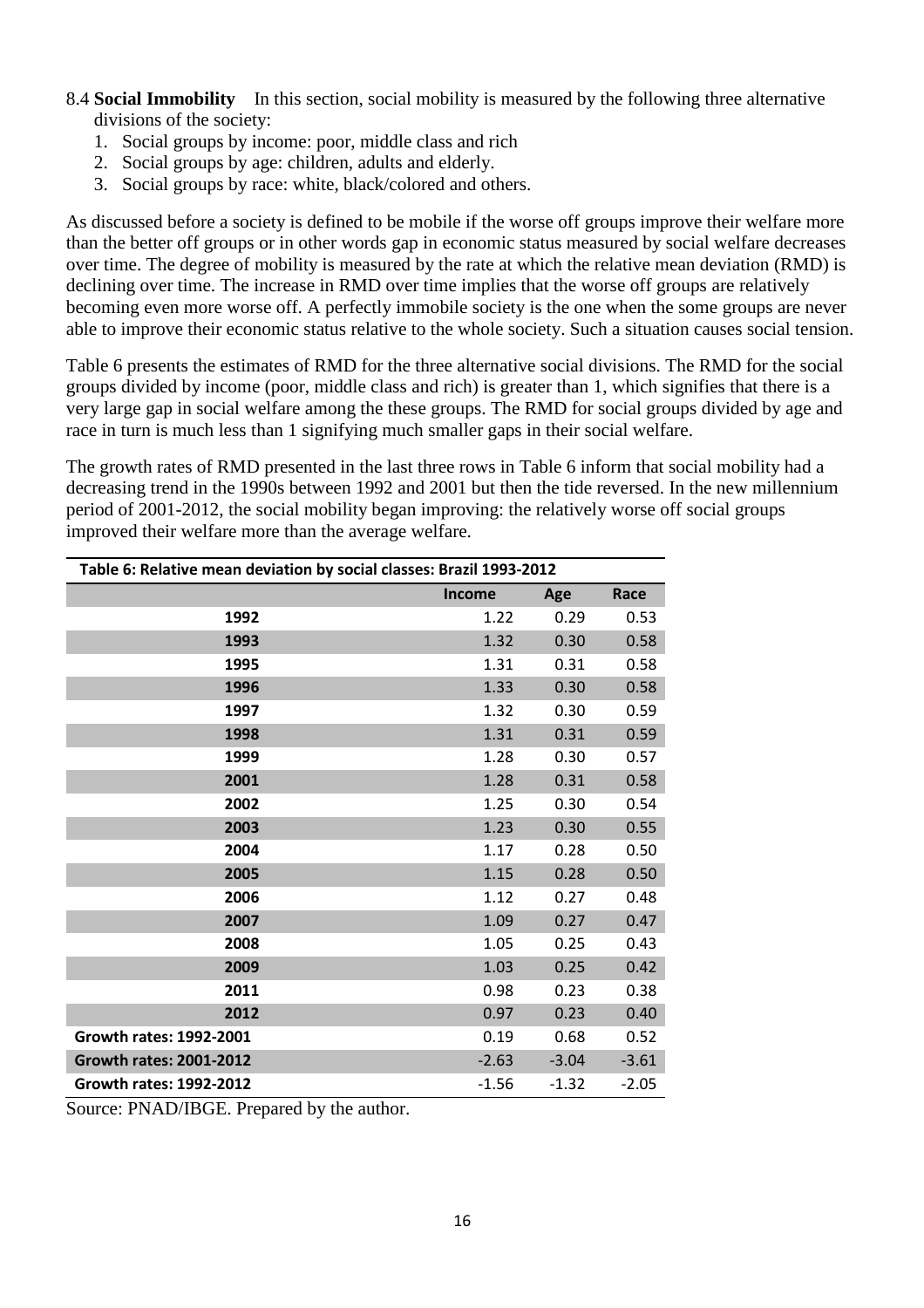### **9. Conclusions**

This paper models and measures various dimensions associated with social tensions from a social welfare function framework. The advantage of this common approach pursued is to make explicit the assumptions and normative values associated with each dimension used. This allows a starting point to compare them in a more rigorous way which provides valuable insights.

Our empirical exercises applied to the Brazilian case in the 1992-2012 period allows to gauge how different social tensions evolved over time. The approach proves to be useful to organize possible relationships between these social tensions. In particular, the sharp drop of inequality observed in Brazil during 2001 to2012 generated different implications. The main conclusions reached for this period are the following:

- **Social Welfare -** During this period the social welfare increased at an annual rate of 5.12% while the per capita real income increased at an annual rate of 3.65%, which implies a gain in annual growth rate of 1.47% in social welfare.
- **Poverty** The magnitude of social tension due to the existence of poverty is much smaller than that observed for social tension due to inequality but the rate of decline is much sharper. For the period 2001-2012 the trend rate of decline in social tension for severity of poverty is 10.79% while that the decline for social tension due to inequality is only 1.16%. A general conclusion is that the rate of decline of social tension due to poverty is much sharper than that due to inequality, because it also incorporates positive growth trends.
- **Middle Class** One particular contribution here is to derive from an explicit social welfare function alienation and polarization measures and to study their relationship with measures of the size of the middle class. Our results have shown that alienation movements which does not need to use specific income brackets, as do middle class definitions, are particular useful variables to predict both changes in the population size of the middle class as well as its share in total income. Brazil has been suffering from high degrees of alienation and polarization and both sources of social tension were roughly stable in the period 1992-2001. However, in the subsequent period of 2001-2012 both social tensions due to alienation and polarization have been decreasing sharply at annual rates of 1.07 and 0.71 percent, respectively. These are consistent with the occurrence of an emerging middle class.
- **Aggregate Risk** The bottom 40% of the population suffers higher volatility in per capita income than the whole population. This is an important observation revealing that the poor have not only lower incomes but also suffer from more volatile income. The social welfare in the new millennium has not only improved but also has become less volatile.
- **Social Mobility** An immobile society is one in which some groups are never able to improve their economic status relative to the whole society. Social mobility measured in this repeated cross-sectional environment is interpreted as how the relative welfare of disadvantaged groups such as children and afro-descendent move with respect to the movements in overall social welfare. After 2001, social mobility began improving: the relatively worse off social groups improved their welfare more than the society as a whole**.**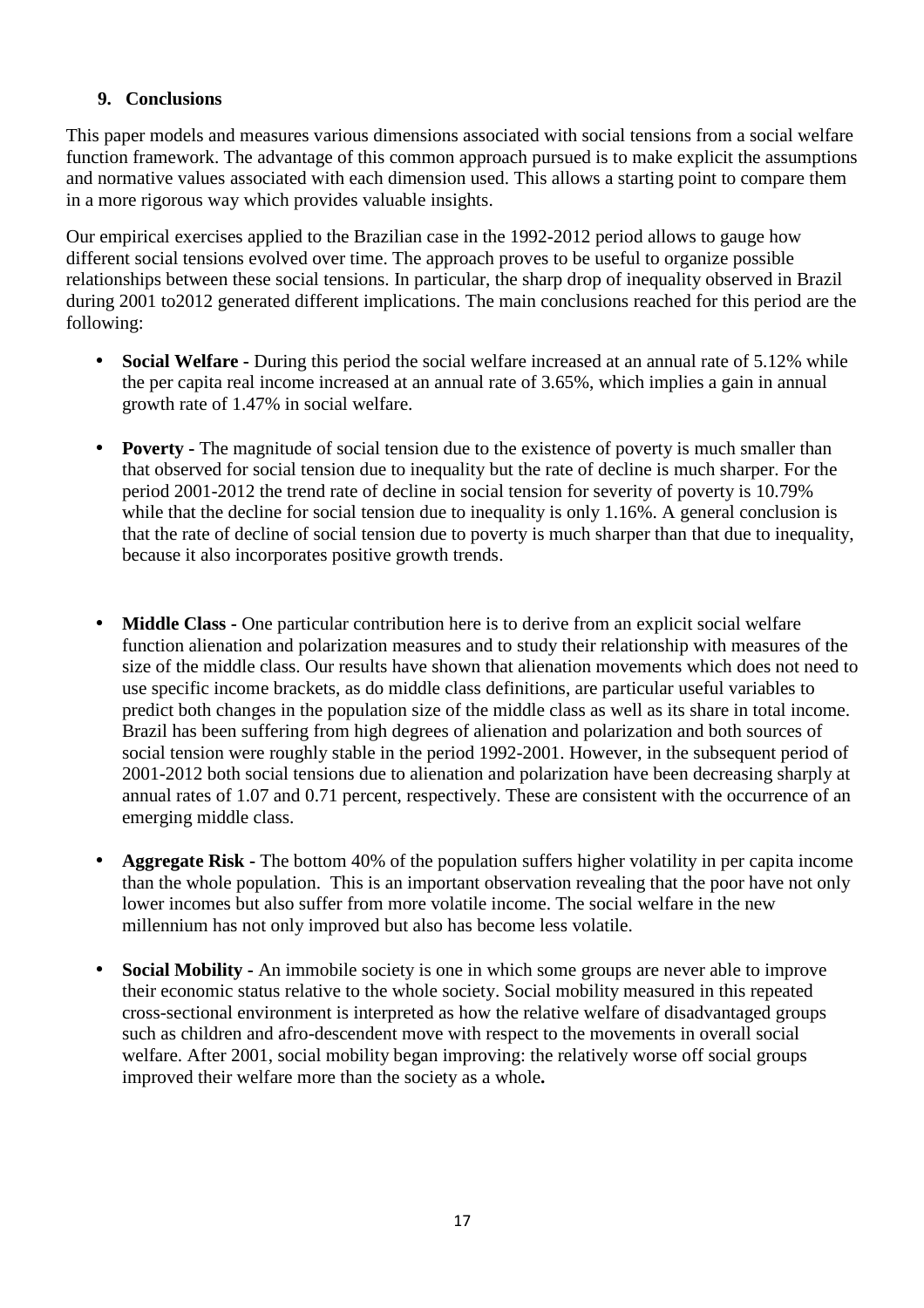# **References**

Atkinson, A.B. (1970) **On the Measurement of Inequality**, Journal of Economic Theory, Vol. 2, 244-263.

Berkowitz, D. and Jackson, J. E. (2005). **Entrepreneurship and the Evolution of Income Distributions in Poland and Russia**. Revised versions of a paper presented at the International Conference on Transitional Economies, Hanoi, Vietman.

Birdsall, N. (2007). **Income Distribution: Effects on Growth and Development**, CGD Working Paper 188. Washington DC: CGD.

Clark, S., Hemming, R. and Ulph, D.; (1981). **On indices for the measurement of poverty**. Economic Journal, 91, pp. 515–526.

Easterly, W. (2001). **The middle class consensus and economic development.** Journal of Economic Growth, Vol. 6, No. 4, December 2001, 317-336.

Esteban, J.; Ray, D. (1994). **On the measurement of polarization**. Econometrica, v. 62, n. 4, p. 819-851.

Fields, G.S., Ok, E.A., (1996). **The meaning and measurement of income mobility**. Journal of Economic Theory 71, 349–377.

\_\_\_\_\_\_\_\_\_\_\_. (1999a). **The measurement of income mobility: an introduction to the literature**. In: Silber, J. (Ed.), Handbook of Income Distribution Measurement. Kluwer Academic Publishing, Boston.

\_\_\_\_\_\_\_\_\_\_\_. (1999b). **Measurement of income movement**. Economica 66, 455–472.

Foster, J., Greer, J. and Thorbecke, E. (1984). **A Class of Decomposable Poverty Measures**, Econometrica, Vol. 52, No. 3, 761-66.

Foster, J. and Wolfson, M.C. (1992). **Polarization and the Decline of the Middle Class: Canada and the U.S.** Vanderbilt University and Statistics Canada, mimeo.

\_\_\_\_\_\_\_\_\_\_\_ (2009). **Polarization and the decline of the middle class: Canada and the U.S.** Journal of Economic Inequality 8(2): 133-273.

Kakwani, N. (1986), **Analyzing redistribution policies: A study using Australian data.** New York: Cambridge University Press.

\_\_\_\_\_\_\_\_\_\_. (1995).**Structural adjustment and performance in living standards in developing countries**. Development and Change, 26(3), July: 469\_\_502.

King, M. 1983. **An index of inequality, with applications to horizontal equity and social mobility**. Econometrica 51, 99–115.

Lustig, N., Arias, O. and Rigolini, J. (2002). **Reducción de la pobreza y crecimiento económico. La doble causalidad**. Serie de informes técnicos del Departamento de Desarrollo Sostenible (POV-111) BID.

Mitra T. and E. A. Ok. (1998). **The Measurement of Income Mobility: A Partial Ordering Approach**. Economic Theory 12: 77-102.